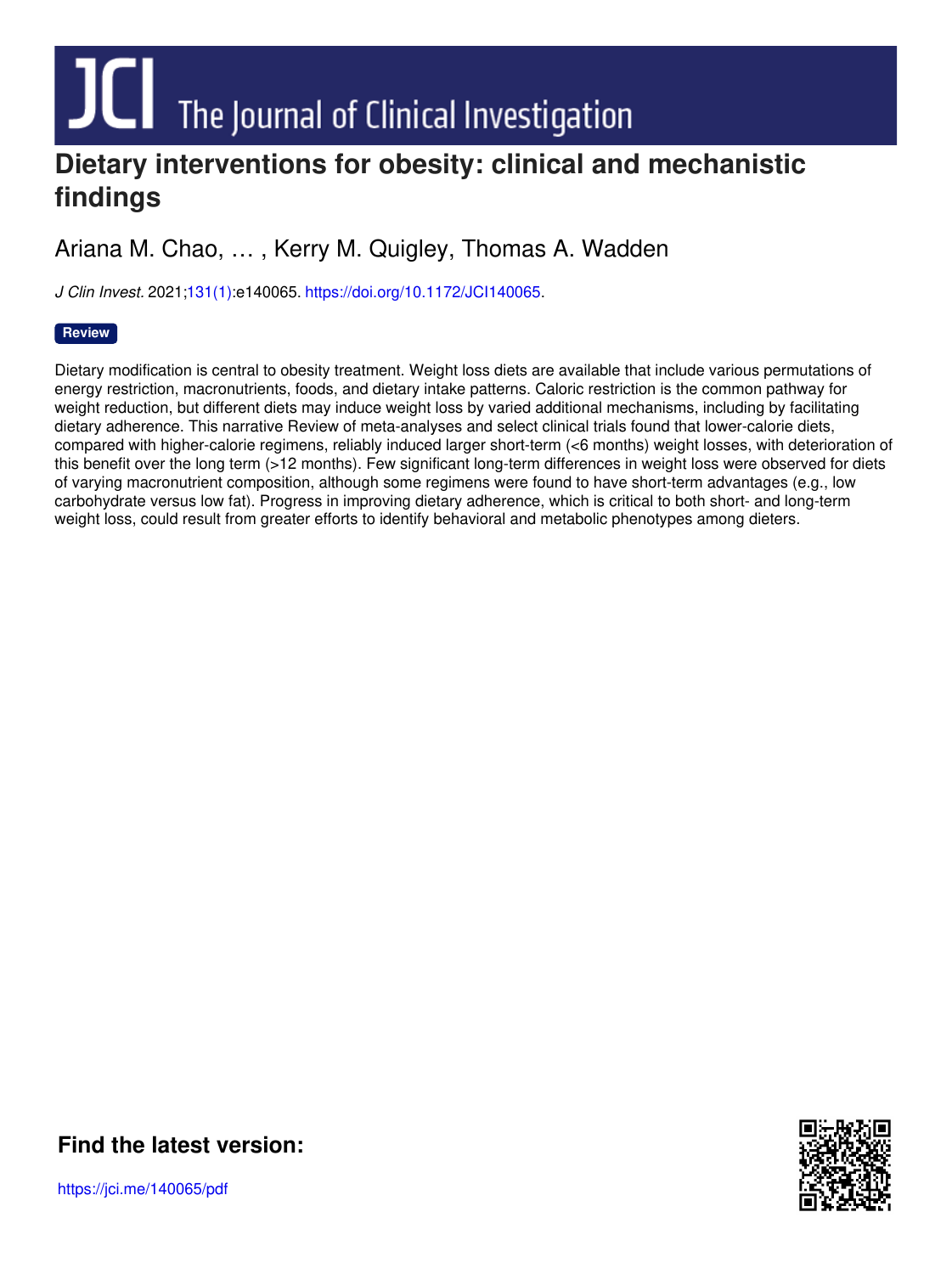### Dietary interventions for obesity: clinical and mechanistic findings

#### Ariana M. Chao, $^{1,2}$  Kerry M. Quigley, $^2$  and Thomas A. Wadden $^2$

'University of Pennsylvania School of Nursing, Department of Biobehavioral Health Sciences, Philadelphia, Pennsylvania, USA. <sup>2</sup>Department of Psychiatry, Perelman School of Medicine at the University of Pennsylvania, Philadelphia, Pennsylvania, USA.

Dietary modification is central to obesity treatment. Weight loss diets are available that include various permutations of energy restriction, macronutrients, foods, and dietary intake patterns. Caloric restriction is the common pathway for weight reduction, but different diets may induce weight loss by varied additional mechanisms, including by facilitating dietary adherence. This narrative Review of meta-analyses and select clinical trials found that lower-calorie diets, compared with higher-calorie regimens, reliably induced larger short-term (<6 months) weight losses, with deterioration of this benefit over the long term (>12 months). Few significant long-term differences in weight loss were observed for diets of varying macronutrient composition, although some regimens were found to have short-term advantages (e.g., low carbohydrate versus low fat). Progress in improving dietary adherence, which is critical to both short- and long-term weight loss, could result from greater efforts to identify behavioral and metabolic phenotypes among dieters.

#### Introduction

Dietary modification is a cornerstone of weight control. At a fundamental level, weight loss requires achieving a state of negative energy balance. The best way to attain this balance is a subject of much debate and ultimately relies on finding a strategy that people can follow in the long term. People seeking weight loss have a variety of methods to choose from, including calorie restriction with different macronutrient composition; avoidance (or consumption) of specific foods; and dietary patterns. Dietary approaches may work on distinct mechanisms related to weight control, and features of diets can make adherence more or less difficult. Knowledge of these mechanisms could help to optimize and tailor dietary approaches for obesity treatment.

In this narrative Review, we highlight well-known dietary approaches for obesity treatment in adults and potential mechanisms contributing to weight loss, emphasizing mechanisms that influence adherence. These topics are reviewed using meta-analyses and selected research studies. We address the following questions: (a) Among adults with overweight/obesity, what are the short-term (<12 months) and longer-term (≥12 months) weight losses with different degrees of prescribed energy restriction? (b) Does the timing (e.g., intermittent fasting), macronutrient composition (e.g., low carbohydrate versus low fat), or dietary pattern (e.g., Mediterranean) affect the amount of weight loss on a shortor long-term basis? (c) What physiological and behavioral mechanisms are associated with specific types of dietary interventions that may contribute to dietary adherence and weight loss?

**Copyright:** © 2021, American Society for Clinical Investigation. **Reference information:** *J Clin Invest*. 2021;131(1):e140065. https://doi.org[/10.1172/JCI140065.](https://doi.org/10.1172/JCI140065)

#### Dietary adherence

Substantial variability in weight loss is observed with all dietary interventions, some of which is likely attributable to participants' varying degrees of adherence. In persons with obesity, self-reports of adherence to calorie prescriptions typically underestimate energy intake by 30% to 50% as compared with measurement by doubly labeled water [\(1](#page-8-0), [2](#page-8-1)). Given the expense of doubly labeled water and lack of accurate dietary biomarkers [\(3](#page-8-2)), investigators typically rely on participants' self-reported food and calorie intake. Newer approaches include calculating changes in energy intake with mathematical modeling and measurements of body weight [\(4](#page-8-3), [5\)](#page-8-4). Reduction in self-reported calories consumed is often used to quantify adherence to an energy-reduced diet. Diet adherence scores calculated from self-reported food intake can assess how closely patients followed a particular dietary pattern. Even with the inaccuracies of these methods, closer self-reported dietary adherence is associated with greater weight loss and less weight regain ([6](#page-8-5)–[10](#page-8-6)).

[Figure 1](#page-2-0) presents a conceptual framework of physiological, psychological, behavioral, and sociocultural/environmental mechanisms that may influence dietary adherence and subsequent weight loss. Adherence is influenced by the components of the prescribed diet and processes that precipitate eating (initiation), end an eating episode (satiation), and inhibit appetite between meals (satiety). The model builds upon the Satiety Cascade Framework by Blundell and others [\(11](#page-8-7)[–14\)](#page-8-8), modifications by Mela ([15\)](#page-8-9), and relevant behavioral adherence schemata [\(16\)](#page-8-10). The Satiety Cascade posits that food choice, satiation, and satiety are influenced by sensory (e.g., recognition), cognitive (e.g., prior beliefs and associations, anticipated reward and pleasure), postingestive (e.g., texture, gastric stretch, and appetite-related hormones), and postabsorptive signals (e.g., insulin). We refer to aspects of this framework in reviewing the mechanisms associat-

1

**Conflict of interest:** AMC reports grants and consulting fees from WW International Inc., outside the submitted work. TAW discloses serving on advisory boards for Novo Nordisk and WW International Inc.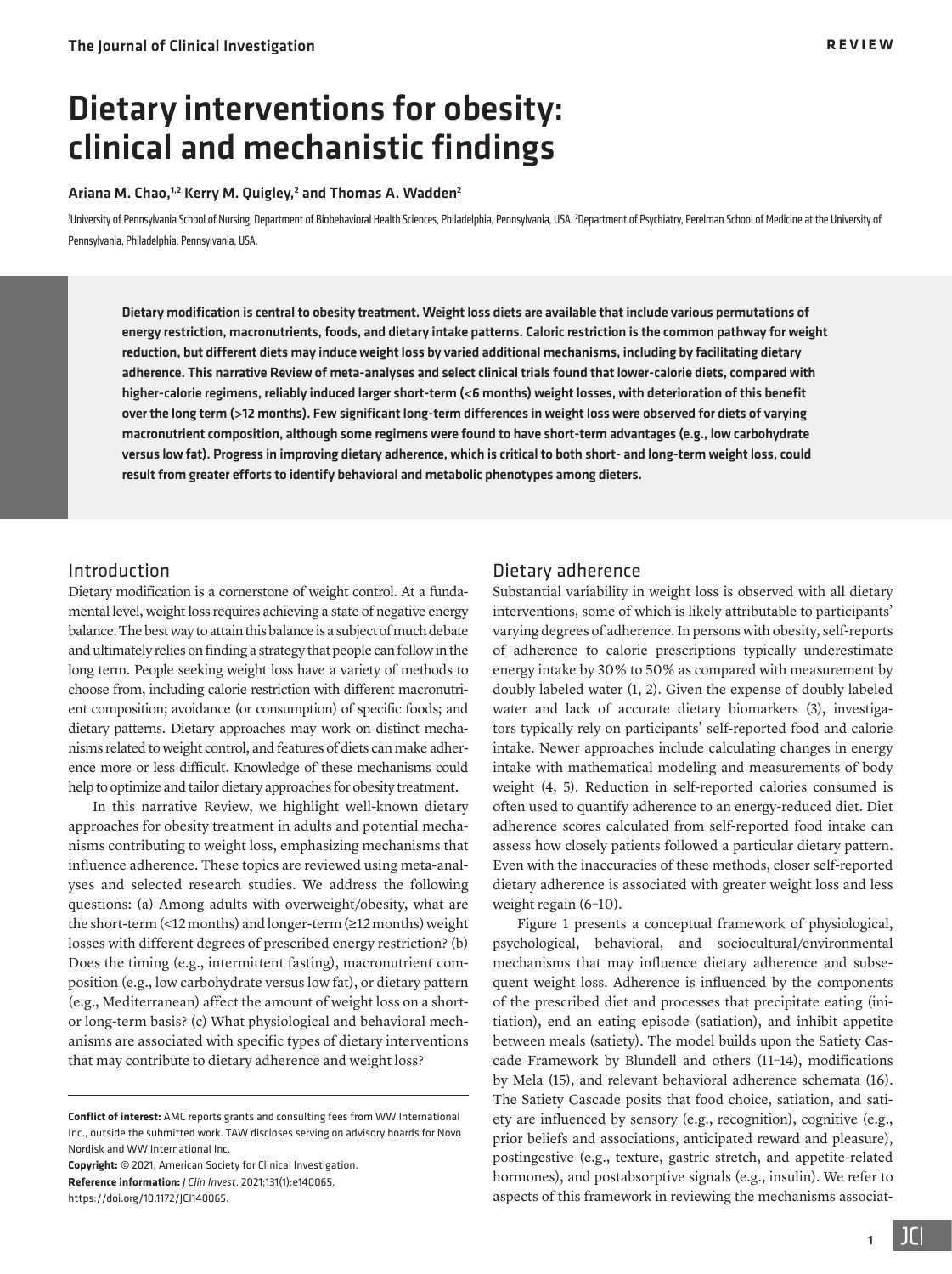<span id="page-2-0"></span>

**Figure 1. Conceptual model of mechanisms associated with different diets that can improve adherence and subsequent weight loss.** The orange headings highlight variables associated with various diets that may influence individual adherence. Adapted from Blundell and others (11–14) and Mela (15) with permission.

ed with dietary approaches below. All diets should be prescribed with lifestyle modification to facilitate adherence [\(17](#page-8-17)), including recording of food and calorie intake using applications or paper diaries [\(18](#page-8-18)[–22\)](#page-8-19).

#### Energy-restricted diets

Energy balance relies on an interplay between energy intake and expenditure. Dietary energy can be derived from protein, carbohydrate, fat, and ethanol. Total energy expenditure is the sum of resting metabolic rate, thermic effect of food, and physical activity–related energy expenditure (including non-exercise activity thermogenesis) [\(23](#page-8-20)). To lose weight, "energy in" (i.e., dietary energy intake) must be less than "energy out" (i.e., total energy expenditure). Thus, most dietary interventions for weight loss prescribe some form of energy restriction.

#### Balanced-nutrient, low-energy diets

Low-energy diets (LEDs) are generally defined by energy intake targets of 800–1800 kcal/d, prescribed with higher calories for heavier individuals. A common prescription is 1200–1500 kcal/d for individuals who weigh less than 113.6 kg and 1500–1800 kcal/d for those who weigh at least 113.6 kg. Alternatively, an energy deficit of 500–750 kcal/d may be prescribed, based on energy expenditure estimations ([24](#page-8-13), [25](#page-8-21)). LEDs prescribe a balanced profile of nutrients, similar to recommendations for the general population (i.e., 45%–65% carbohydrate, 20%–35% fat [≤10% from saturated fat], and 10%–35% protein) ([26](#page-8-22), [27](#page-8-23)).

#### Very low–energy diets

VLEDs prescribe less than 800 kcal/d while aiming to provide essential nutrients. They are delivered as meal-replacement shakes or protein-sparing modified fasts consisting of lean meat, fish, and fowl supplemented with a multivitamin and 2–3 g/d of potassium. Both approaches provide approximately 70–100 g/d of protein, designed to spare the loss of lean body mass ([28](#page-8-11)[–30](#page-8-12)). The 2013 AHA/ACC/TOS Guideline for the Management of Overweight and Obesity in Adults suggested that VLEDs be prescribed in limited cases, such as in preparation for bariatric surgery [\(24\)](#page-8-13). VLEDs should only be used as part of a comprehensive lifestyle intervention with appropriate medical supervision owing to rapid weight losses and potential for side effects (e.g., cholelithiasis, dehydration) [\(24,](#page-8-13) [31\)](#page-8-14). Strict adherence to these regimens is only possible for limited durations because energy content is at or below resting metabolic rate. When patients reach their desired weight loss goals, calorie intake should be gradually increased to a level consistent with their new, lower body weight (e.g., increasing calories by 100 kcal/wk until weight stabilizes).

#### Weight loss

Greater caloric restriction, with its larger resulting negative energy deficit, is associated with a faster rate of weight reduction in the short term ([32\)](#page-8-15). A meta-analysis included six randomized controlled trials (RCTs) that compared low-fat LEDs with VLEDs, in which each approach was combined with lifestyle modification and had a follow-up of at least 1 year [\(28\)](#page-8-11). LEDs prescribed for an average of 12.7 weeks induced a mean loss of 9.7% of initial weight, compared with 16.1% for VLEDs (Table 1). At >1 year, mean weight loss with LEDs had declined to 5.0%, which was similar to the 6.3% observed with VLEDs. Participant attrition was 22.6% with LEDs and 22.3% with VLEDs over a mean follow-up of 29 months. In another review of RCTs, participants randomized to LEDs lost 6.4 kg at 1 year, compared with 10.3 kg for those treated with VLEDs (for a median length of 10 weeks), both as combined with lifestyle modification [\(33\)](#page-8-16). Six of these studies included data at 2 years, at which time participants originally assigned to LEDs had lost 2.8 kg, compared with 4.2 kg for those assigned to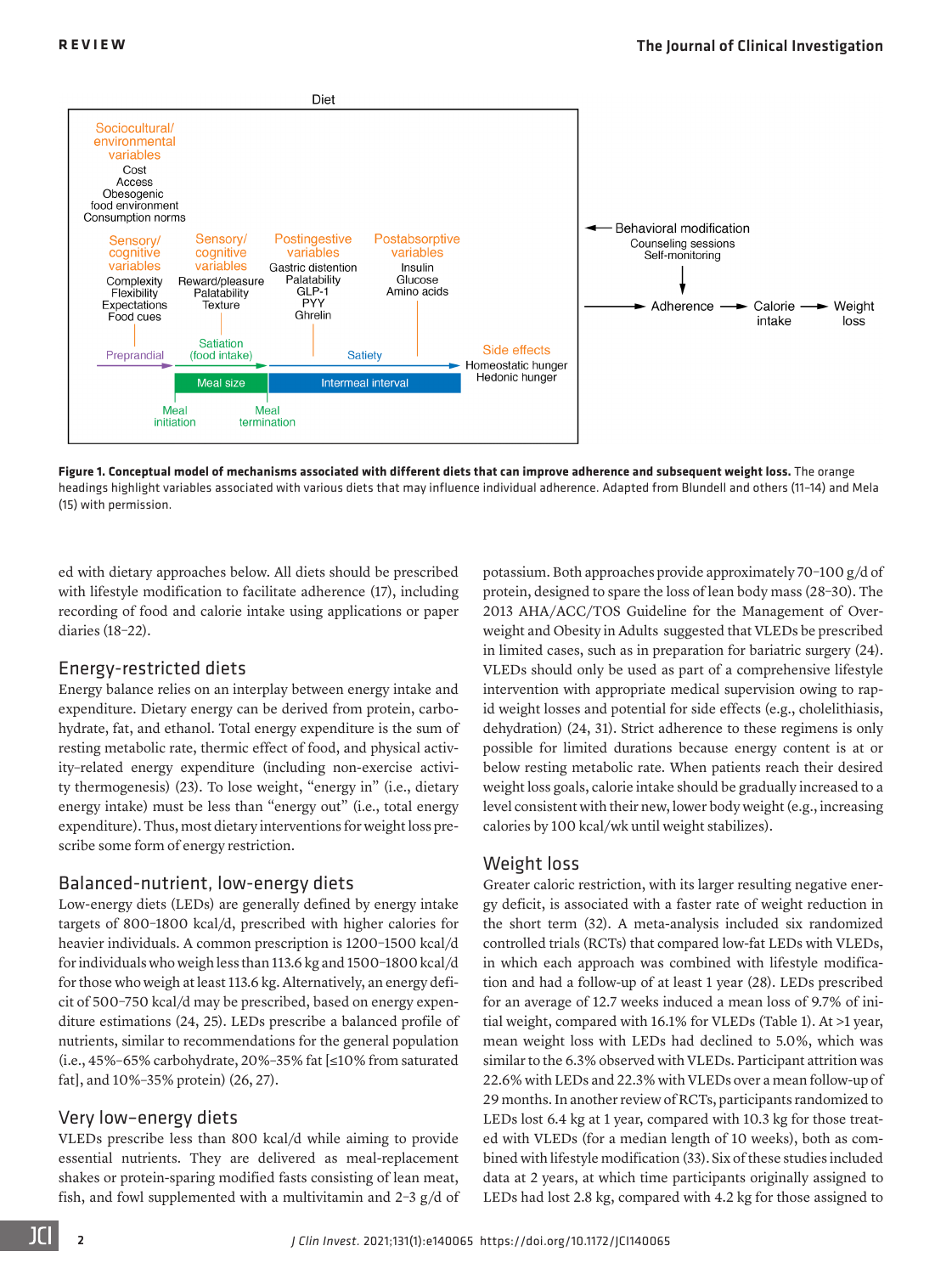|                    |                   | Table 1. Summary of weight losses from select meta-analyses                                                                                           |                                                                           |                                          |                | comparing different dietary approaches |                 |                             |                           |                                                          |                                                      |                                                                                                                                                                                                                                                                                                                                                                                                                                                         |
|--------------------|-------------------|-------------------------------------------------------------------------------------------------------------------------------------------------------|---------------------------------------------------------------------------|------------------------------------------|----------------|----------------------------------------|-----------------|-----------------------------|---------------------------|----------------------------------------------------------|------------------------------------------------------|---------------------------------------------------------------------------------------------------------------------------------------------------------------------------------------------------------------------------------------------------------------------------------------------------------------------------------------------------------------------------------------------------------------------------------------------------------|
| Reference          | included<br>Years | Intervention                                                                                                                                          | Comparison                                                                | (months)<br><b>Duration</b>              | of Studies     | Intervention                           | Comparison<br>= | Intervention<br>weight loss | Comparison<br>weight loss | $(450.95\%$<br><b>Mean difference</b>                    | Heterogeneity<br>$(96)^8$                            | <b>Attrition</b>                                                                                                                                                                                                                                                                                                                                                                                                                                        |
| Energy restriction |                   |                                                                                                                                                       |                                                                           |                                          |                |                                        |                 |                             |                           |                                                          |                                                      |                                                                                                                                                                                                                                                                                                                                                                                                                                                         |
| 28                 | 1966-2005         | $($ <800 kcal/d $)$<br>VLEDs                                                                                                                          | LEDs (800-1800 kcal/d)                                                    | $\overline{1}$                           | م              | 233                                    | 192             | $16.1\% \pm 1.6\%$          | $9.7% \pm$<br>2.4%        | $6.4\%$ ( $\pm$ 2.7%)                                    | $\widetilde{\Xi}$                                    | VLEDs: 0.8% ± 0.7%/week (22.3%; range =<br>$14.6\% - 40.7\%$ over a mean of 29 months)                                                                                                                                                                                                                                                                                                                                                                  |
|                    |                   |                                                                                                                                                       |                                                                           | $12 - 60$                                | ما             | 233                                    | 192             | $6.3% \pm 3.2%$             | $5.0% \pm$<br>4.0%        | $1.3% (\pm 5.1%)$                                        | ≝                                                    | $\text{angle} = 0\% - 51.9\%$ over a mean of 29 months)<br>.EDs: $0.9\% \pm 0.4\%$ /week (P > 0.2; 22.6%;                                                                                                                                                                                                                                                                                                                                               |
| ЗS                 | Inception-2014    | VLEDs (<800 kcal/d)                                                                                                                                   | Moderate energy<br>restriction                                            | $duration = 2.5$<br>VLEDs median         | $\equiv$       | 403                                    | 341             | $-10.3$ kg                  | $-6.4$ kg                 | $-3.90$ kg $(-6.69, -1.11)$                              | 77                                                   | <b>VLEDs: 19%</b>                                                                                                                                                                                                                                                                                                                                                                                                                                       |
|                    |                   |                                                                                                                                                       |                                                                           | Follow-up: 24<br>Follow-up: 12           | 4              | 254                                    | 233             | $-4.2$ kg                   | $-2.8$ kg                 | $-1.39$ kg $(-2.63, -0.16)$                              | $\hskip10pt\hskip10pt\hskip10pt\hskip10pt\hskip10pt$ | Relative risk ratio = 0.96 (95% CI = 0.56, 1.66)<br>Moderate energy restriction: 20%                                                                                                                                                                                                                                                                                                                                                                    |
| 45                 | Inception-2016    | Intermittent energy<br>restriction                                                                                                                    | Continuous energy<br>restriction                                          | $6 - 24$                                 | ص              | 267                                    | 220             | $\widetilde{\equiv}$        | ≝                         | SMD: 0.08 (-0.14,<br>0.31)                               | $\widetilde{\Xi}$                                    | Mean = 31% (range = 12%-65%); no<br>difference between groups                                                                                                                                                                                                                                                                                                                                                                                           |
| Macronutrients     |                   |                                                                                                                                                       |                                                                           |                                          |                |                                        |                 |                             |                           |                                                          |                                                      |                                                                                                                                                                                                                                                                                                                                                                                                                                                         |
| 57                 | 1966-1999         | Ad libitum LFDs                                                                                                                                       | Habitual diet or similar to that<br>in population                         | $2 - 12$                                 | 5              | $\equiv$                               | 809             | $\widetilde{\Xi}$           | $\widetilde{\Xi}$         | $3.2$ kg $(1.9, 4.5)$                                    | $Q = 93.4$                                           | ≝                                                                                                                                                                                                                                                                                                                                                                                                                                                       |
| 68                 |                   | 2000-2007 LCDs (≤60 g/d of carbohydrate)/<br>high-protein                                                                                             | LFDs (<30% of energy from<br>fat)/high-carbohydrate<br>conventional diets | ص                                        | 9              | 345                                    | 345             | $-8.04$ kg                  | $-4.02$ kg                | $-4.02$ kg $(-4.54)$<br>$-3.49$                          | 77                                                   | 36% for all participants; lower attrition rates<br>for LCDs/HP compared with conventional/<br>.FDs/medium-protein groups                                                                                                                                                                                                                                                                                                                                |
|                    |                   |                                                                                                                                                       |                                                                           | 12                                       | $\overline{ }$ | 309                                    | 308             | $-4.87$ kg                  | $-3.82$ $kg$              | $-1.05$ kg ( $-2.09$ ,<br>$-0.01$                        | H                                                    |                                                                                                                                                                                                                                                                                                                                                                                                                                                         |
| $\approx$          |                   | Inception-2015 LCDs: 20-40 g/d of carbohydrate<br>energy, mostly ad libitum diet<br>in the first phase or <20% of                                     | LFDs: <30% of energy from<br>fat, most also calorically<br>restricted     | $6 - 24$                                 | 는              | 688                                    | 681             | $-7.58$ kg                  | $-5.41$ kg                | $-2.17$ kg $(-3.36, -0.99)$                              | 82                                                   | LCDs: 12%-48%; LFDs: 10%-50%                                                                                                                                                                                                                                                                                                                                                                                                                            |
| 57                 | 1980-2005         | carbohydrates) without energy<br>$LCDs:$ ( $\leq 60$ g/d of<br>intake restrictions                                                                    | from fat) with energy intake<br>LFDs: (<30% of energy<br>restriction      | ها                                       | Ln             | 222                                    | 225             | $\widetilde{\Xi}$           | $\widetilde{\Xi}$         | $-3.3$ kg $(-5.3, -1.4)$                                 | 59                                                   | completion of the trial = $1.8$ (95% Cl = $1.2$ , 2.6)<br>LCDs: 30%; LFDs: 43%; odds ratio for                                                                                                                                                                                                                                                                                                                                                          |
|                    |                   |                                                                                                                                                       |                                                                           | 12                                       | $\overline{3}$ | 137                                    | 138             | $\widetilde{\Xi}$           | $\widetilde{\Xi}$         | $-1.0$ kg $(-3.5, 1.5)$                                  | 48                                                   | completion of the trial = $1.4$ (95% Cl = 0.9, 2.3)<br>LCDs: 38%; LFDs: 46%; odds ratio for                                                                                                                                                                                                                                                                                                                                                             |
| <b>SB</b><br>77    | 1966-2014         | $LCDs: 120 g/d$                                                                                                                                       | LFDs: ≤30% of energy from fat                                             | $2 - 24$                                 | ₽              | 895                                    | 902             | $-7.8$ kg                   | $-5.9$ kg                 | $-2.0$ kg $(-3.1, -0.9)$                                 | $\widetilde{\Xi}$                                    | LCDs: 25.6%; LFDs: 25.4%                                                                                                                                                                                                                                                                                                                                                                                                                                |
|                    | Inception-2012    | VLCKDs: <50 g carbohydrates/<br>day or 10% of energy from<br>carbohydrates                                                                            | LFDs: Restricted energy with<br>≤30% of energy from fat                   | $12 - 24$                                | 13             | 712                                    | 703             | $-4.45$ kg                  | $-3.54$ kg                | $-0.91$ kg $(-1.65, -0.17)$                              | $\cup$                                               | Range: 13%-84%                                                                                                                                                                                                                                                                                                                                                                                                                                          |
| <b>a</b> s         | 1966-2013         | š                                                                                                                                                     | Hūs                                                                       | $-17$                                    | Ħ              | Ξ                                      | 857             | $\widetilde{\equiv}$        | ≝                         | $-0.62$ kg $(-1.28, 0.03)$                               |                                                      | LGIs: 7%-41%; HGIs: 12%-70%                                                                                                                                                                                                                                                                                                                                                                                                                             |
|                    | 1947-2011         | HP, LFDs: 25%-35% protein;<br>energy matched                                                                                                          | SP, LFDs: 12%-18% protein;<br>energy matched                              | $1 - 12$                                 | 23             | 494                                    | 516             | $-6.92$ kg                  | $-6.12$ kg                | $-0.79$ kg $(-1.50,$<br>$-0.08$                          | $\overline{\phantom{a}}$                             | HP/LFDs: 0%-44%; SP/LFDs: 0%-32%                                                                                                                                                                                                                                                                                                                                                                                                                        |
|                    |                   |                                                                                                                                                       |                                                                           | $\mathbb{C}^{\mathbb{C}}$<br>$\tilde{z}$ | $\Xi$ $\Xi$    | 142<br>352                             | 369<br>147      | $-8.04$ kg<br>$-5.55$ kg    | $-4.98$ kg<br>$-7.07$ kg  | $-0.49$ kg $(-1.34, 0.37)$<br>$-0.97$ kg $(-2.07, 0.13)$ | 80<br>75                                             |                                                                                                                                                                                                                                                                                                                                                                                                                                                         |
| Mediterranean      |                   |                                                                                                                                                       |                                                                           |                                          |                |                                        |                 |                             |                           |                                                          |                                                      |                                                                                                                                                                                                                                                                                                                                                                                                                                                         |
| 115                | Inception-2011    | Mediterranean                                                                                                                                         | LFDs: <30% of calories<br>from fat                                        | $24 - 48$                                | 6              | 1641                                   | 1009            | $-4.19$                     | $-1.95$                   | $-2.24$ kg $(-3.85,$<br>$-0.63)$                         | 57                                                   | Mediterranean: 85%-95%; LFDs:<br>78%-93%                                                                                                                                                                                                                                                                                                                                                                                                                |
| $\overline{10}$    | Inception-2010    | Mediterranean                                                                                                                                         | Other diets                                                               | $1-60$                                   | ڡ              | 1848                                   | 1588            | $\widetilde{\equiv}$        | $\widetilde{\Xi}$         | $-1.75$ kg $(-2.86,$<br>$-0.64$ )                        | 95                                                   | Mediterranean: 0%-28.2%; control:<br>$0% - 35.3%$                                                                                                                                                                                                                                                                                                                                                                                                       |
|                    |                   | "Heterogeneity is measured with P unless otherwise indicated. This table only reflects a subset of analyses that the meta-analyses may have reported. |                                                                           |                                          |                |                                        |                 |                             |                           |                                                          |                                                      | protein; VLCKD, very-low-carbohydrate ketogenic diet; VLED, very-low-energy diet. <sup>A</sup> Summary score is a mean difference unless otherwise indicated. Summary scores are presented as intervention versus comparison.<br>HGI, high-glycemic index diet; HP, high-protein diet; LCD, low-carbohydrate diet; LCD, low-energy diet; LFD, low-fat diet; LGI, low-glycemic index diet; NR, not reported; SMD, standard mean difference; SP, standard |

#### [The Journal of Clinical Investigation](https://www.jci.org) **REVIEW**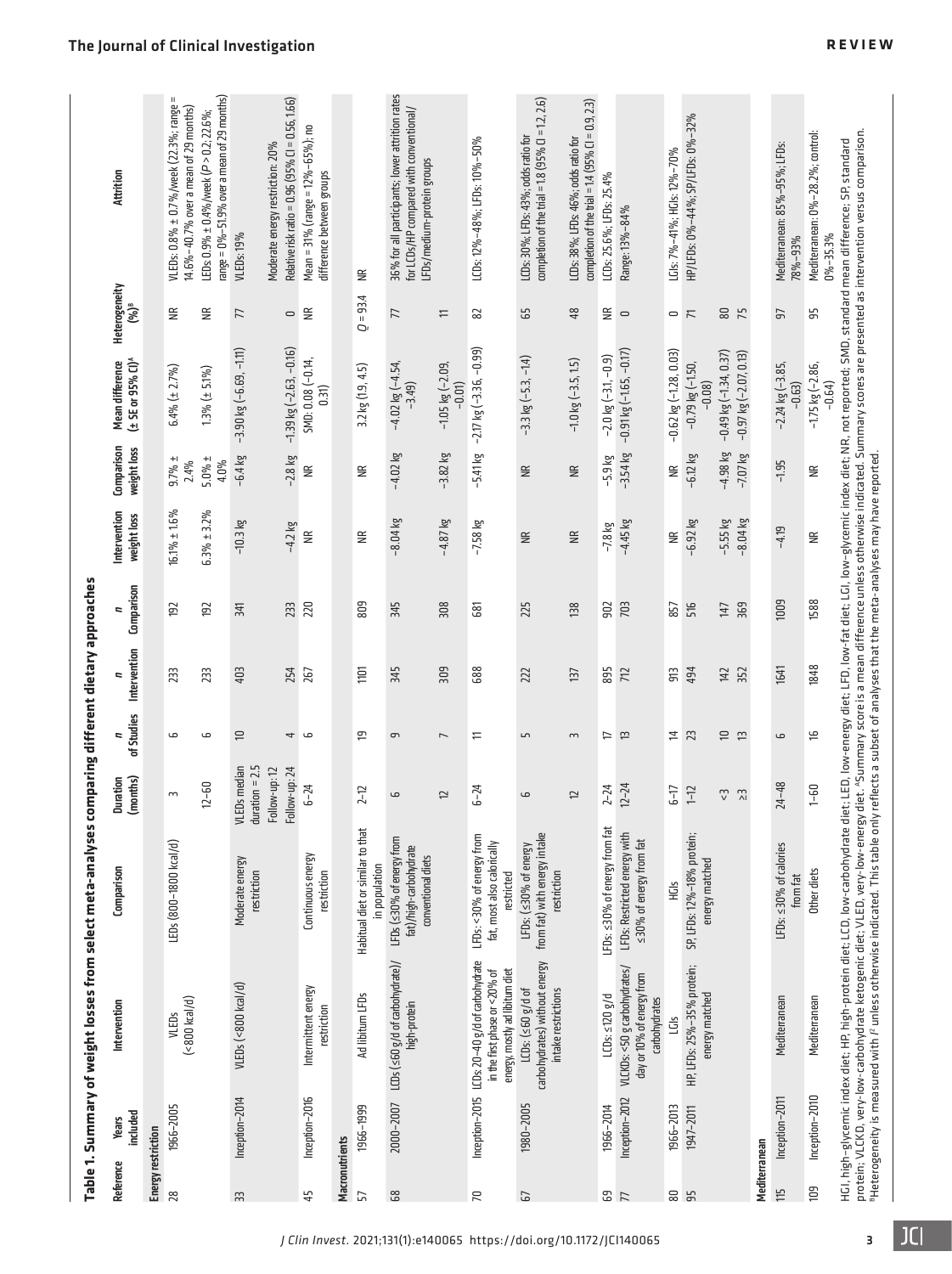VLEDs. Participants were as likely to discontinue VLEDs as they were LEDs (risk ratio = 0.96; 95% confidence interval [CI] = 0.56, 1.66). Results of the systematic review from the 2013 AHA/ACC/ TOS Guideline for the Management of Overweight and Obesity in Adults showed that LEDs, when combined with lifestyle modification, induced mean weight losses of 5–8 kg in 6 months, which were maintained at 1 year with continued lifestyle counseling [\(24\)](#page-8-13). The review further found that VLEDs produced as much as twice the short-term weight loss produced by LEDs, but differences between the approaches declined over time.

#### Portion-controlled diets

One way to improve simplicity and adherence is to use portion-controlled servings of conventional foods or liquid meal replacements (and meal bars) that provide foods of predetermined quantity and calories. Prescribed diets of 1000–1500 kcal/d using portion-controlled foods increased initial weight losses by 2.5–3.0 kg at 3–6 months, as compared with the prescription of a self-selected diet of conventional foods with the same calorie goal [\(34](#page-8-25)[–37](#page-9-6)). Portion-controlled meals, as compared with self-selected diets, continue to produce larger weight losses at 12–18 months, although both approaches are associated with gradual weight regain ([34\)](#page-8-25).

#### Mechanisms

In the studies reviewed, greater energy deficits induced with VLEDs were sufficient to produce greater mean short-term weight losses than LEDs. Portion-controlled diets appear to improve dietary adherence by reducing participants' tendency to underestimate calorie intake [\(2,](#page-8-1) [38\)](#page-9-7). The use of meal replacements, in particular, reduces complexity related to planning and preparing foods, decreases cognitive demands and decision making, and reduces cues for overeating [\(39\)](#page-9-8). Meal replacements may support adherence to calorie goals through sensory-specific satiety [\(40\)](#page-9-9).

#### Importance of initial weight loss

Meal replacements have been used increasingly in RCTs to boost initial weight losses. Observational data from the Look AHEAD study, which provided meal replacements for the first 4 months of treatment, found that individuals who lost the most weight in the first 1–2 months had the largest weight losses at 1 year and were the most likely to achieve a loss of 10% or more of initial weight at this time [\(41](#page-9-10)). In a post hoc analysis of the study, 1-year losses of greater than 10% (achieved by 37% of Look AHEAD participants) were associated with significant reductions in all-cause mortality, as compared with a usual-care group, over a median follow-up of 10.2 years [\(42](#page-9-11)). The DiRECT trial compared best-practice routine care with an integrated weight-management intervention that included a total meal replacement diet of 825–853 kcal/d for 12–20 weeks. The latter approach was associated with greater odds of achieving a loss of at least 15 kg and diabetes remission at 1 and 2 years [\(43](#page-9-12), [44](#page-9-13)). Taken together, these findings suggest that patients with type 2 diabetes and obesity should be prescribed meal replacements more frequently than LEDs of conventional foods to help them lose weight [\(43](#page-9-12)). VLEDs, with their large 1-year weight losses, could be valuable in producing greater long-term improvements in health than LEDs, despite the modest differences in long-term weight loss produced by these two approaches.

A randomized trial would be needed to address this question, as would a cost analysis, as 6 months of participation in a medically supervised program with VLEDs supplied as meal replacements can easily exceed \$3000.

#### Intermittent energy restriction

Intermittent energy restriction instructs dieters to alternate between fasting and unrestricted eating periods and includes intermittent fasting and time-restricted feeding. Intermittent fasting consists of "fast days" of ≥60% energy restriction on 2–3 days per week — e.g., on alternate days (ADF), or 2 non-consecutive days  $(5:2$  diet) — and "fed days," with a specified dietary composition or ad libitum consumption at or above daily energy needs. Time-restricted feeding may take the form of eating for 8 hours and then fasting for the remaining 16 hours of the day. Adherence is often measured as the difference between self-reported energy intake and prescribed energy intake on fast and fed days.

#### Weight loss

Intermittent fasting and daily energy restriction result in similar short- and long-term weight loss, when isocaloric intakes are prescribed. A meta-analysis of 6 studies examining the effects of intermittent versus continuous isocaloric energy restriction over 6 months observed similar weight losses between interventions (standard mean difference [SMD] = 0.0[8](#page-8-24); Table [1](#page-8-0) and ref. [45](#page-9-0)). Participant attrition at ≥6 months was variable across studies but similar between the intermittent and continuous energy restriction groups. In one of the largest studies  $(n = 100)$  comparing ADF with daily energy restriction, those in ADF lost 6.0% of baseline weight at 1 year, which did not differ significantly from 5.3% observed in the daily (isocaloric) restriction group [\(46](#page-9-1)). A higher proportion of participants in the latter group reported adhering to their dietary goals. Participants in ADF reported eating more than their prescribed energy goal on fast days and less than their goal on feast days.

#### Mechanisms

Several factors could make intermittent fasting a potentially useful dietary approach from an adherence perspective, although there are not yet adequate data on this topic. Intermittent fasting may address the challenges of behavioral fatigue and dietary monotony that some individuals report with continuous energy restriction [\(47\)](#page-9-2). Intermittent restriction only requires individuals to limit their intake for defined days, which may be easier for some to adhere to than continuous energy restriction. Further research is needed to determine whether intermittent energy restriction is particularly helpful with subsets of individuals who report that the monotony or daily demands of continuous energy restriction undermine their dietary adherence and, thus, ultimate weight loss. Moreover, long-term adherence to intermittent versus continuous energy restriction should be assessed to determine whether the former approach might be superior to the latter in facilitating weight loss maintenance, as compared with weight loss induction. Compared with continuous energy restriction, ADF and 5:2 intermittent fasting diets do not significantly increase hunger, fullness, desire to eat, or food preoccupation after 3–4 months ([48](#page-9-3), [49](#page-9-4)). However, at 1 year, greater hunger levels were reported with 5:2 intermittent fasting than with continuous energy restriction ([50\)](#page-9-5). A limited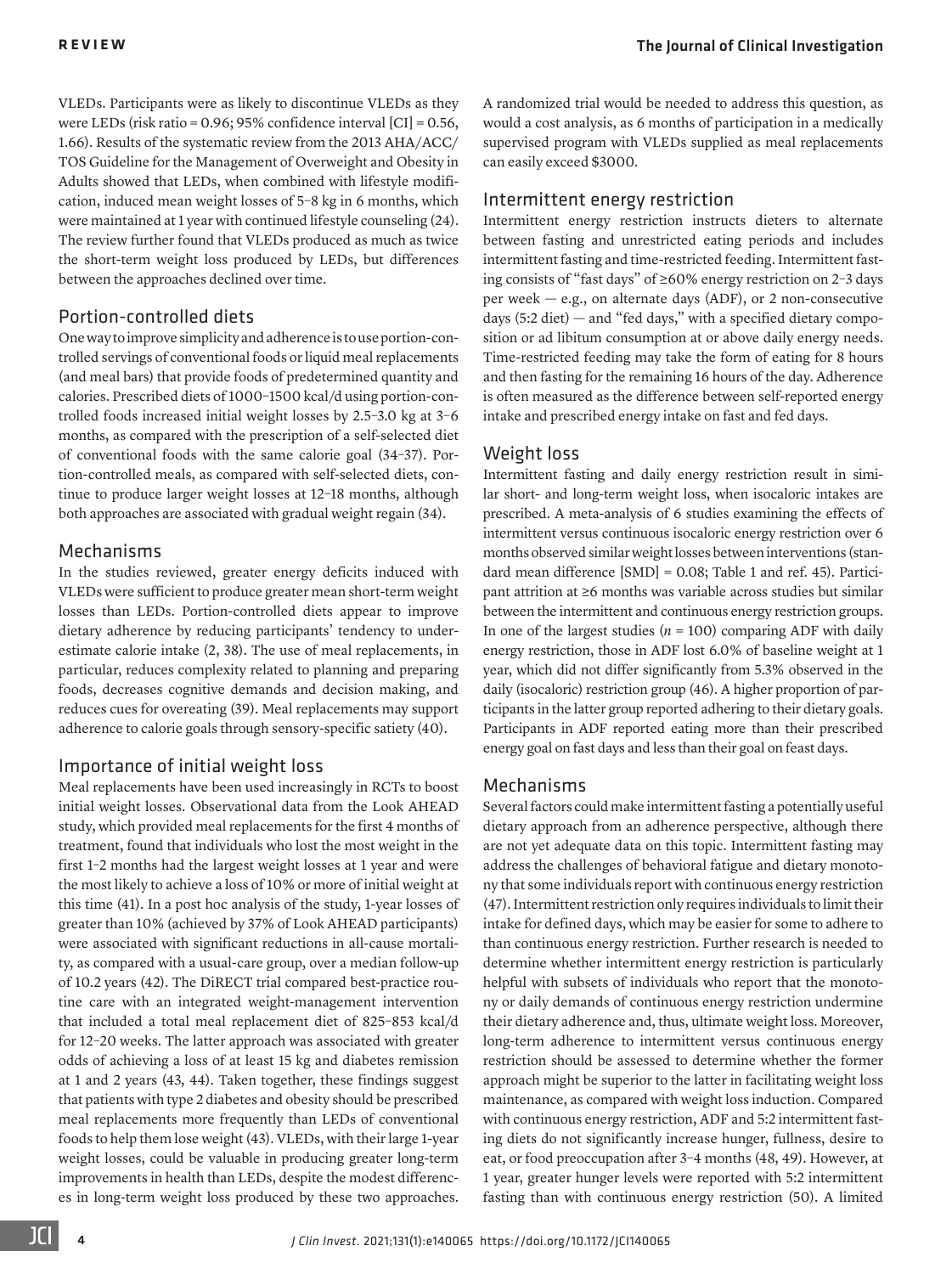number of controlled trials have addressed the effects of intermittent fasting on appetite; the majority examined ADF or 5:2 diets, and many studies had small samples. Investigators have hypothesized that intermittent energy restriction improves resting energy expenditure and metabolic flexibility, though these physiological benefits for weight management are unclear ([51\)](#page-9-29).

#### Macronutrient-focused diets

Finding the optimal macronutrient ratio to promote weight loss has received substantial attention. Diets with different macronutrient compositions may be prescribed using caloric restriction or ad libitum without a specific calorie goal (under the theory that lower calorie intake will be achieved by restriction or elimination of particular foods). The most common macronutrient manipulations are low fat, low carbohydrate, and high protein. There are no standard definitions of low versus high amounts of macronutrients, and many variations have been used. Inability to vary macronutrients independently of one another has largely clouded interpretation of these studies. Adherence is commonly based on the agreement between the primary macronutrient goal(s) of the assigned diet and participants' reported intake.

#### Low-fat diets

Low-fat diets (LFDs) are a standard weight loss strategy and generally prescribe less than 30% of calories from fat. They may be implemented by providing specific menus emphasizing low-fat foods, or having patients count fat grams rather than calories. Most LFDs used for obesity treatment include calorie restriction [\(52,](#page-9-30) [53](#page-9-31)).

*Weight loss*. LFDs, which are typically similar to the diets described in the comparison of LEDs and VLEDs, are among the best-studied approaches to weight loss. Several large, multicenter, randomized trials — Diabetes Prevention Program (DPP) and Look AHEAD — have demonstrated the efficacy of LFDs for losing weight and improving comorbid conditions as compared with usual care. DPP examined 3234 participants with overweight/ obesity and impaired glucose tolerance randomly assigned to placebo, metformin (850 mg twice daily), or a lifestyle intervention designed to induce a 7% loss of initial weight [\(54\)](#page-9-32). The lifestyle intervention instructed participants to reduce fat intake to less than 25% of daily calories and limit food intake to 1200–2000 kcal/d depending on initial weight ([53\)](#page-9-31). At 1 year, the lifestyle group lost 7.1 kg, compared with losses of 2.8 kg in the placebo group and virtually no weight change in the placebo group (55). At 1 year, the median, self-reported percentage fat intake was 27.1% in the lifestyle group [\(56\)](#page-9-33). Average duration of treatment was 2.8 years, at which time lifestyle participants lost 5.6 kg, compared with losses of 2.1 kg and 0.1 kg in the metformin and placebo groups, respectively ([54\)](#page-9-32).

LFDs also have been prescribed without caloric restriction, allowing patients ad libitum consumption of select carbohydrates, while avoiding high-fat foods. Investigators have hypothesized that such diets, with the greater volume of food intake allowed, would increase satiety (while reducing hunger) and induce gradual weight loss. However, the weight loss efficacy of such diets is uncertain. One meta-analysis of trials 2 months or longer examined ad libitum LFDs compared with control diets in which participants were advised to maintain their regular diet (or to consume a diet with a fat content similar to that consumed by the community population) (Table [1](#page-8-0) and ref. [57](#page-9-14)). Low-fat interventions had a mean, self-reported dietary fat reduction of 10.8% of energy. Compared with the control groups, the low-fat interventions produced a 272 kcal/d greater energy decrease and 3.2 kg greater weight loss. However, this meta-analysis included people across the weight spectrum. Few long-term, controlled trials have examined this question in patients with obesity.

*Mechanisms*. Several mechanisms could contribute to weight loss with LFDs [\(58](#page-9-15)). Some of these pertain to limiting fat itself, whereas others are a consequence of the increased proportion of carbohydrate and protein that occur with fat restriction. Fat lends flavor and palatability to foods and provides the "mouthfeel" that makes them hedonically rewarding. Fat has 9 kcal/g, compared with carbohydrates and proteins, which have 4 kcal/g. Fat is less satiating than carbohydrates or proteins, mostly because of its higher energy density and palatability (59-[61\)](#page-9-17). Fullness and satiation increase with the volume of food ingested. Thus, compared with high-protein or high-carbohydrate foods, isocaloric amounts of high-fat foods, by virtue of their smaller physical volume, will be less likely to trigger satiation signals such as gastric distention [\(62–](#page-9-18)[64\)](#page-9-19). These properties predispose people to overeat high-fat foods [\(15](#page-8-9), [65\)](#page-9-20). Decreasing fat typically allows patients to eat a greater volume of food, which facilitates satiation and decreases overall energy intake.

#### Low-carbohydrate diets

Low-carbohydrate diets (LCDs) emphasize restriction of carbohydrate and replacement with fat and/or protein. LCDs prescribe 60–130 g of carbohydrate per day (≤20%–45% of daily energy intake). Very-low-carbohydrate regimens recommend less than 60 g of carbohydrate per day.

*Weight loss*. LCDs generally produce greater short-term (<6 months) weight losses than LFDs, with roughly equivalent longterm (>12 months) weight losses between approaches. At least 10 meta-analyses have evaluated the effectiveness of these regimens for losing weight and improving metabolic parameters [\(66](#page-9-21)). Compared with LFDs, LCDs produced 3.3–4.0 kg greater weight loss at 6 months [\(67,](#page-9-22) [68\)](#page-9-23). However, at 12–24 months, differences between these approaches declined to only 2–2.2 kg in favor of low-carbohydrate regimens (Table [1](#page-8-0) and refs. [66,](#page-9-21) [69,](#page-9-24) [70](#page-9-25)). For example, at 6 months, participants assigned to a low-carbohydrate, high-protein, high-fat diet lost 7.0% of body weight, which was significantly more than the 3.2% produced by a low-calorie, high-carbohydrate, low-fat regimen. However, at 12 months, differences between groups were no longer significant (–4.4 vs. –2.5% of initial body weight, respectively) ([71](#page-9-26)). In the DIETFITS trial, participants were randomized to a healthy LFD or LCD. Intake of total fat or digestible carbohydrates was prescribed as 20 g/d during the first 8 weeks, and participants gradually increased fat or carbohydrate intake until they reached the lowest level they believed they could maintain indefinitely. Weight loss did not differ between groups at 12 months ([72](#page-9-27)). A meta-analysis of 19 trials further demonstrated that short- and long-term weight losses were similar with LCDs and LFDs when isocaloric regimens were prescribed ([73\)](#page-9-28).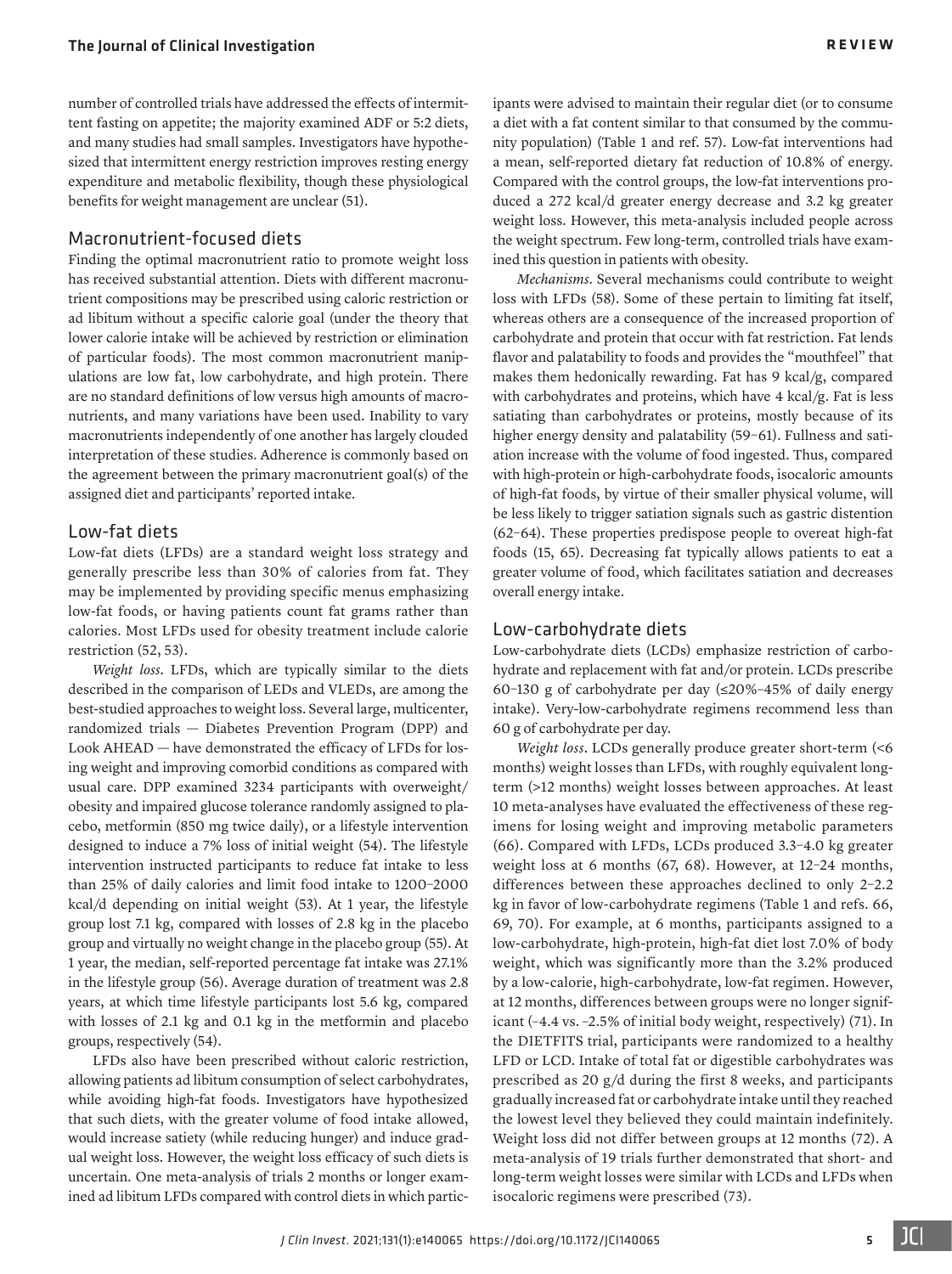*Very-low-carbohydrate ketogenic diets*. Very-low-carbohydrate ketogenic diets (VLCKDs) are one of the most popular forms of LCD and are designed to induce ketosis. They restrict carbohydrate to less than 20 g/d during phase 1, which usually lasts up to 12 weeks, and then gradually increase it to 80–100 g/d. The amount of carbohydrate restriction needed to achieve ketosis varies by person but is typically less than 50 g/d ([74](#page-9-34)). Such diets usually provide 70%–80% fat, since eating too much protein can prevent ketosis (because amino acids can be converted to glucose via gluconeogenesis) ([75](#page-9-35)).

A meta-analysis of six studies of VLCKDs, which lasted less than 4 weeks, revealed a mean weight loss of 10.0 kg (Table [1](#page-8-0) and ref. [76](#page-9-36)). A different set of six studies lasted ≥4 weeks and reported an average weight loss of 15.6 kg. In a meta-analysis of studies lasting ≥12 months, VLCKDs resulted in modestly greater weight loss than energy-restricted diets, with less than 30% of calories from fat (weighted mean difference =  $-0.91$  kg) ([77\)](#page-9-37). However, adherence to the carbohydrate prescription, as assessed by 3-day dietary recalls, was low [\(7,](#page-8-26) [77](#page-9-37)). For example, participants in the first phase of one VLCKD consumed 35 g/d more carbohydrate than prescribed and, at 1 year, ate 86 g/d more than prescribed ([7\)](#page-8-26).

*Low–glycemic index diets*. Low–glycemic index diets (LGIs) represent another low-carbohydrate approach. Carbohydrate quantity and type (e.g., whole grain versus refined grain) have differential effects on postprandial glucose ([78](#page-9-38)). This is of uncertain benefit. Compared with isocaloric control diets, LGIs produced similar weight losses (SMD = –0.10; 95% CI = –0.22, 0.01) ([79](#page-9-39)). High- and low-glycemic diets resulted in similar weight loss at ≥6 months (Table [1](#page-8-0) and ref. [80](#page-9-40)). However, LGIs generally had more favorable effects on glucose [\(81\)](#page-9-41).

*Mechanisms*. Many arguments that favor decreasing carbohydrate pertain to the effects of high-glycemic foods, including refined starches and sugar ([82\)](#page-9-42). According to the carbohydrate-insulin model, diets high in carbohydrate increase postprandial glucose and insulin secretion and direct metabolic fuels away from oxidation and toward storage in adipose tissue, decreasing energy expenditure and increasing hunger [\(82](#page-9-42)–[84](#page-9-43)). Evidence supporting the model is mixed ([85\)](#page-10-0). Some studies show that LCDs are associated with suppression of appetite-stimulating hormones such as insulin and ghrelin [\(86\)](#page-10-1). Postprandial secretion of the satiety hormones GLP-1 and PYY also tends to increase more with low-carbohydrate/high-fat meals than with isocaloric low-fat/ high-carbohydrate meals [\(87,](#page-10-2) [88\)](#page-10-3). However, one study found that compared with a ketogenic LCD, a plant-based LFD with a higher glycemic load and postprandial glucose and insulin response resulted in less energy intake and no significant differences in hunger ([89](#page-10-4)). Low-carbohydrate foods may also reduce caloric intake by decreasing cravings and preference for high-carbohydrate and high-sugar foods [\(90](#page-10-5)).

Additional mechanisms related to ketosis arise with severe carbohydrate restriction. At 12 weeks, VLCKDs are associated with reduced hunger and desire to eat, though there are minimal effects on satiety ([91,](#page-10-6) [92\)](#page-10-7). Appetite-suppressing effects may be due to ketosis or other properties of VLCKDs, including increased protein or fat intake ([91,](#page-10-6) [92\)](#page-10-7). About 500 g of glycogen are stored in the liver and muscle, and each gram of glycogen is associated with approximately 3 g of water. VLCKDs deplete glycogen stores, and the accompanying diuresis explains some of the greater short-term weight losses with LCDs [\(93\)](#page-10-8). Sustaining carbohydrate restriction sufficient to maintain ketosis is challenging. Few people have detectable urinary ketones after 3–6 months on VLCKDs, likely owing to imperfect adherence ([71,](#page-9-26) [94\)](#page-10-9).

#### High-protein diets

High-protein diets prescribe ≥25% of calories from protein or ≥1.6 g of protein per kg of body weight. Higher protein content is a feature of many lower-fat and lower-carbohydrate diets.

*Weight loss*. There is mixed evidence that high- versus low-protein diets result in differential weight losses. A meta-analysis of 24 trials comparing the short-term effects (mean trial duration of 12 weeks) of energy-restricted, isocaloric high-protein/low-fat versus standard-protein/low-fat diets found modest differences in weight between groups (–0.79 kg; [95%](#page-10-10) CI = [–1.](#page-8-0)50, –0.[08](#page-8-24); Table 1 and ref. 95). A meta-analysis of 15 trials comparing the longer-term (≥12 months) effects of LFDs combined with either high or low protein intake revealed no differences in weight loss between diets (–0.39 kg;  $95\%$  CI = -1.43, 0.65) [\(96](#page-10-11)). The DIOGENES trial examined ad libitum, high- versus low-protein diets. After an initial 8-week LCD, compared with low-protein diets, participants randomized to high-protein diets regained 0.93 kg less and 2.8 kg less weight at 26 weeks and 1 year, respectively ([97,](#page-10-12) [98\)](#page-10-13). In another study testing the use of high protein for weight loss maintenance, weight loss did not differ among participants randomized to high-protein or high-carbohydrate diet at 64 weeks. However, participants who reported higher protein intake had greater weight loss than those with lower protein consumption ([99\)](#page-10-14).

*Mechanisms*. Proponents of higher protein intake note that protein is more satiating than carbohydrate or fat under most conditions [\(100](#page-10-15), [101\)](#page-10-16), which may result in weight loss through reduced caloric intake [\(102](#page-10-17)). These may be modest effects that fall short of producing additional clinically significant weight loss, as described above. Independent of its possible effects on appetite, higher protein intake spares the loss of fat-free mass during weight loss, particularly in older adults ([103](#page-10-18), [104](#page-10-19)). A high-protein diet compared with a moderate-protein diet may also create a negative energy balance that counteracts adaptive thermogenesis during weight loss maintenance ([105](#page-10-20)).

#### Comparison of multiple macronutrient manipulations

Several trials have compared three or more macronutrient permutations or diet types. The POUNDS Lost study randomized participants to calorie-restricted diets low or high in fat (20% or 40%) with normal or high protein (15% or 25%). Carbohydrate content ranged from 35% to 65% of calories [\(106\)](#page-10-21). Weight losses did not differ among participants and were 6–7 kg after 6 months and 5 kg at 2 years. Across diets, mean reported energy intake and target levels for macronutrients did not reach prescribed levels at 6 months or 2 years. Cravings, fullness, hunger, and diet satisfaction were similar across diets. Another study compared participants randomly assigned to the Atkins, Zone (macronutrient balance of 40% carbohydrate, 30% fat, and 30% protein), Weight Watchers (calorie restriction), or Ornish diets (<10% of calories from fat) and found no significant difference in weight loss at 1 year ([6\)](#page-8-5).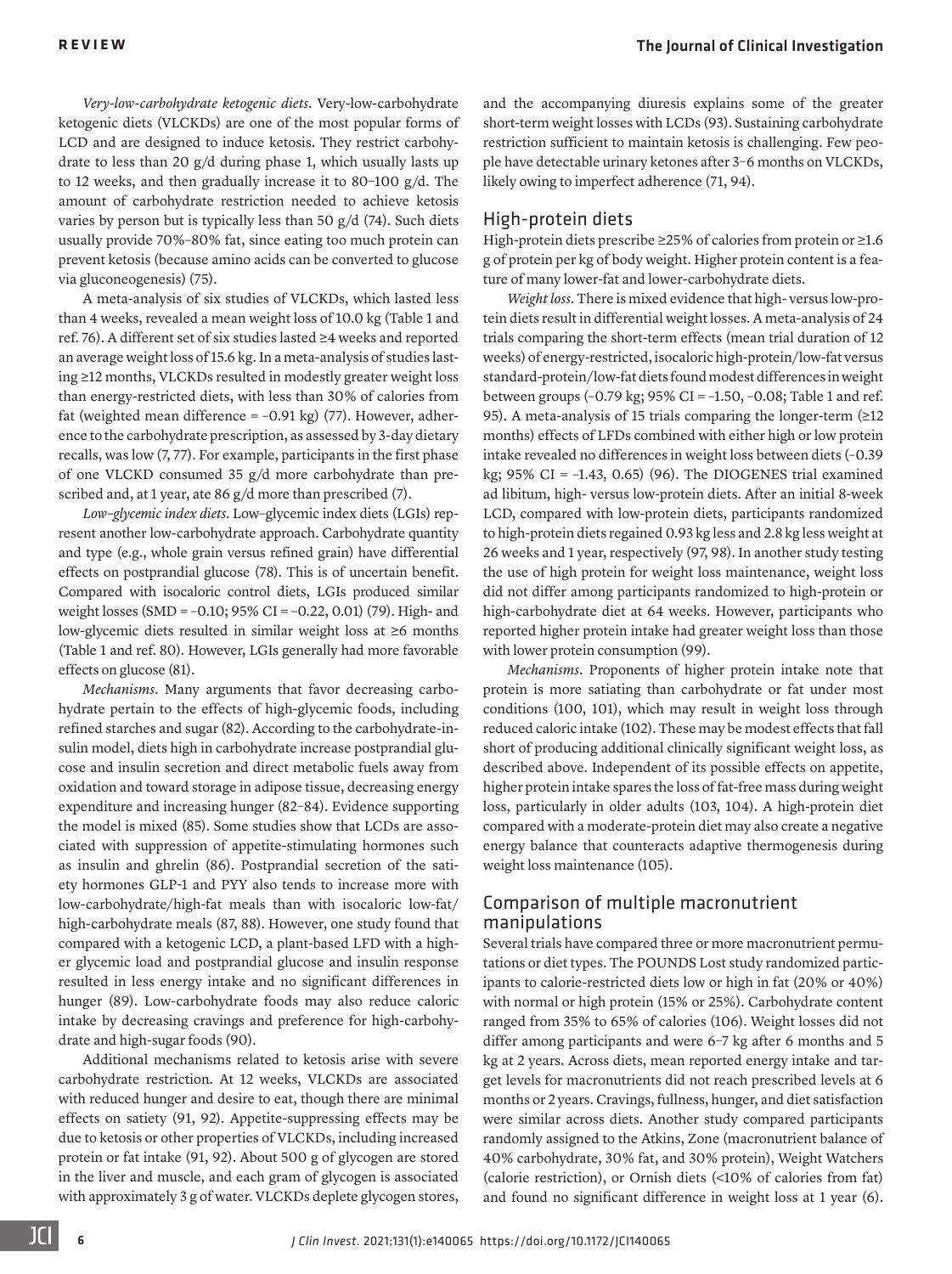Only level of adherence to the prescribed diet was associated with weight loss. Taken together, these findings show that macronutrient composition has little effect on long-term weight loss, even with efforts to hold the level of caloric restriction constant.

#### Dietary patterns

Many scientists and consumers have shifted their attention to dietary patterns rather than focusing on specific foods or food types [\(107](#page-10-22)). Several types of dietary patterns, as exemplified by the Mediterranean diet, have evolved that place a greater concern on health than on weight loss per se. This approach tends to emphasize the quality and nature of macronutrients more than quantity. Dietary patterns examined to date generally produce modest weight loss, unless they are combined with energy restriction [\(108](#page-10-23), [109\)](#page-10-24).

#### Mediterranean diet

The term "Mediterranean diet" refers to a dietary pattern common in olive-growing areas of the Mediterranean region. This diet includes high consumption of vegetables, fruits, legumes, and grains; moderate consumption of red wine and dairy products; and relatively low intake of meat and meat products ([110,](#page-10-25) [111\)](#page-10-26). There is no consensus on the exact definition of a Mediterranean diet. Mediterranean diets not prescribed for weight loss recommend approximately 2226 kcal/d with 36.6% of daily intake from fat, including 18.8% as monounsaturated fat and 4.8% as polyunsaturated fat [\(112\)](#page-10-27). Several tools have been developed to measure adherence to Mediterranean diets that are based on composite measures of self-reported food, food groups, nutrients, and/or ratios of nutrients [\(113](#page-10-28), [114](#page-10-29)).

*Weight loss*. A meta-analysis of 16 RCTs of Mediterranean diets versus other diets (e.g., low-fat, high-carbohydrate; Table 1) suggested that the former diet reduced weight and metabolic abnormalities when total energy intake was restricted or when combined with increased physical activity [\(109](#page-10-24)). Mediterranean diets reduced weight more than control diets by a mean of 1.8 kg (95% CI =  $0.6$ , 2.9) over a duration of 1-60 months. Larger reductions in weight were observed when the diets were also energy restricted (–3.9 kg; 95% CI = –6.5, –1.2) [\(109\)](#page-10-24). A meta-analysis of six trials that compared Mediterranean with low-fat diets (≤30% of total energy as fat) found that at 2 years of follow-up, the Mediterranean diet produced greater reductions in weight (–2.2 kg) [\(115\)](#page-10-30). The DIRECT trial showed stronger effects on weight loss of a calorically restricted, Mediterranean diet (–4.4 kg) and of a low-carbohydrate, non–calorically restricted diet (–4.7 kg) compared with a calorically restricted LFD (–2.9 kg) at 2 years [\(116\)](#page-10-31). Across diets, self-reported adherence was 81% in the first month of the intervention and dropped to 57% at 24 months, with no significant differences among groups [\(117\)](#page-10-32). In the ongoing PRED-IMED-Plus intensive lifestyle intervention study, nearly 7000 participants were randomized to an energy-restricted Mediterranean diet (combined with physical activity and lifestyle counseling) or a usual-care control group. Mean 1-year weight loss from a subsample of participants was 3.2 kg (–3.7%) in the intervention group versus 0.7 kg ( $-0.8\%$ ) in control participants (95% CI =  $-3.1$ , –1.9) ([118](#page-10-33)). (The trial's primary outcome is a composite score for cardiovascular disease events and has not yet been published.)

*Mechanisms*. Mechanisms associated with the effects of the Mediterranean diet, as a whole, have not been well investigated. The Mediterranean diet does not put a particular emphasis on macronutrients, an approach that may be helpful for individuals desiring flexibility. Individual components of the Mediterranean diet, such as nuts, have positive effects on decreasing hunger [\(119\)](#page-10-34). However, it is important to monitor portion sizes, as many of the foods recommended in the Mediterranean diet, such as extra-virgin olive oil, are energy dense. Some patients may have difficulty accessing these foods owing to lack of availability and cost, which could limit adherence. The Mediterranean diet has a host of health benefits other than weight loss, including preventing cardiovascular disease events, which may make it advantageous for many individuals ([110\)](#page-10-25).

#### Factors to consider in selecting a diet

In the short term, calorie restriction, rather than dietary composition, is the central determinant of weight loss. The most effective diet for initial weight loss is one that someone can adhere to, although such adherence may be discoverable only by a trial of the regimen. Beyond the use of portion-controlled diets and provision of behavioral weight loss counseling, robust factors that facilitate adherence to a diet, on a short- or long-term basis, have yet to be identified.

Several investigators have begun to study diet prescriptions based on factors that include possible gene-diet interactions and baseline insulin levels [\(120–](#page-10-35)[122\)](#page-10-36). Yet, RCTs that used these factors to potentially promote dietary adherence (and weight loss) largely produced null findings. For example, the DIETFITS trial observed no interaction between weight loss and genotype pattern (low-fat sensitive or low-carbohydrate sensitive) or baseline insulin secretion ([72\)](#page-9-27).

Surprisingly, selection of diet based on patient preference, rather than random assignment, has little effect on adherence or weight loss [\(123](#page-10-37), [124](#page-10-38)). In a double-randomized preference trial, participants were randomized to a choice between an LCD or LFD versus random assignment to a diet. At 48 weeks, estimated mean weight loss was 5.7 kg in the choice group, which did not differ significantly from the 6.7 kg loss in the no-choice comparison group. Dietary adherence as assessed by the percentage of deviation from the macronutrient intake target was similar between groups. Thus, while having a choice of diets does not appear to enhance weight loss, dieters nonetheless may be more satisfied when trying to lose weight by following a plan they like. Taken together, these studies underscore the critical need to explore factors that drive dietary adherence and weight loss, such as individual variability in physiological responses to different diets.

In addition to inquiring about which weight loss approaches a patient might wish to consider, health professionals also should assess the benefits of different dietary approaches in managing a patient's obesity-related comorbidities. For patients with type 2 diabetes, for example, LCDs appear to produce greater improvements in hemoglobin  $A<sub>1c</sub>$  and reductions in diabetes medications than LFDs (with higher carbohydrates), despite comparable weight losses with the two approaches [\(125](#page-10-39), [126](#page-10-40)). For patients with hypertension, a DASH-type diet could confer better blood pressure control than an LFD [\(127\)](#page-10-41).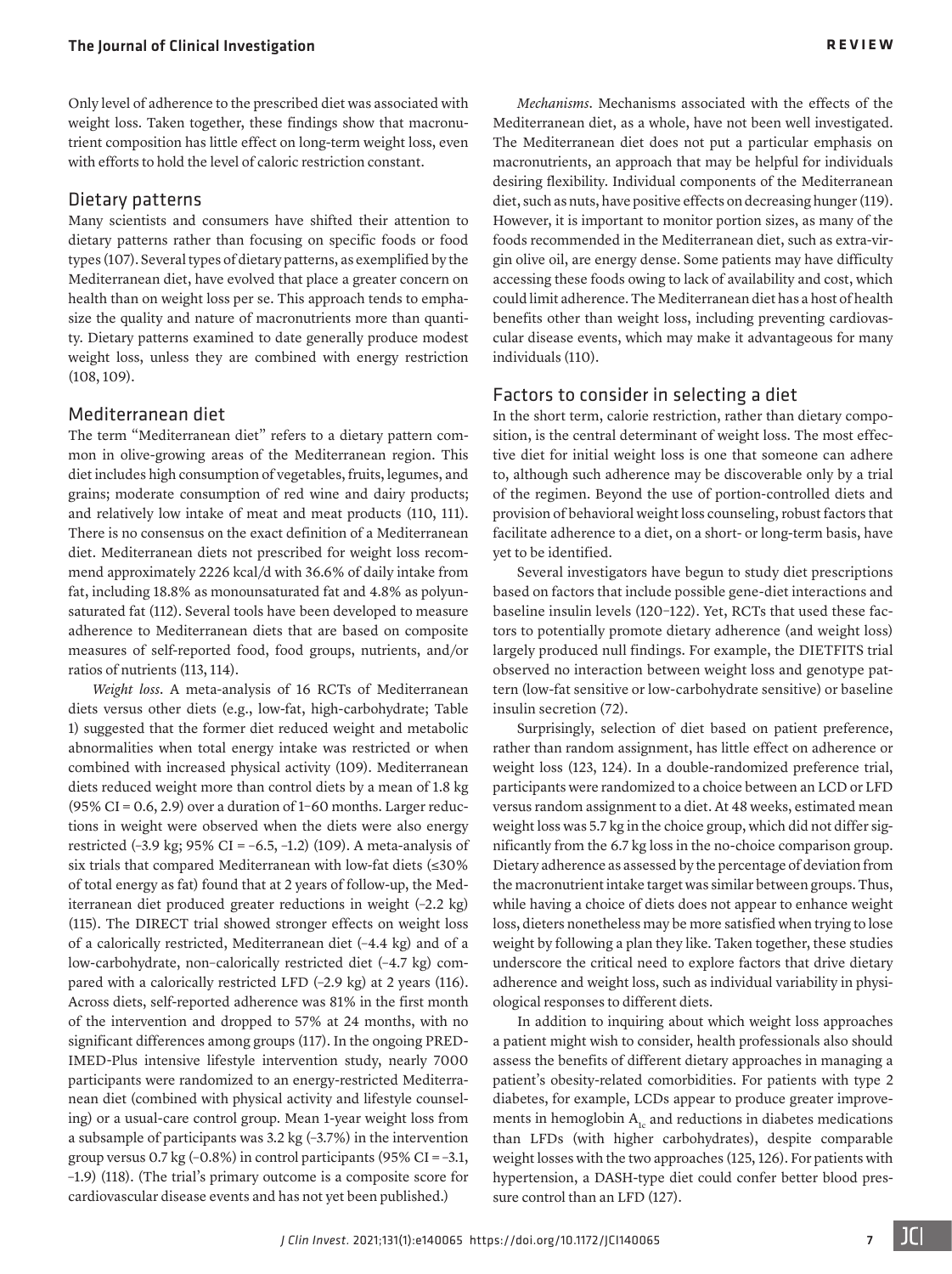#### Conclusion

There is not a one-size-fits-all diet for obesity treatment. Adherence to a diet to produce an energy deficit to lose weight and then maintain the loss, regardless of which diet is chosen, is one of the most important factors for obesity treatment. Numerous dietary approaches, with varying calorie levels and macronutrient compositions, produce clinically meaningful weight loss in the short term, with weight regain common to all approaches over time. We observed wide variability in weight losses and adherence between participants who received the same dietary intervention in the same trial, as well as among trials conducted at different sites. There is not convincing evidence that one diet is universally easier to adhere to than another for extended periods, a feature necessary for long-term weight management. Progress in improving dietary adherence could result from greater efforts to examine mechanisms underlying interindividual variability in responses to dietary approaches. Identifying behavioral and metabolic phenotypes among dieters based on characteristics such as habitual hunger and satiation, as illustrated in [Figure 1](#page-2-0), could be used to improve the precision of dietary recommendations for obesity treatment to optimize adherence and subsequent weight loss. The more we understand the characteristics of individuals who are trying to lose weight, the more able we may be to identify dietary interventions that facilitate their efforts.

#### Acknowledgments

AMC was supported, in part, by the National Institute of Nursing Research of the NIH under Award K23NR017209.

Address correspondence to: Ariana M. Chao, University of Pennsylvania School of Nursing, 3535 Market Street, Suite 3108, Philadelphia, Pennsylvania 19104, USA. Phone: 215.746.7183; Email: [arichao@nursing.upenn.edu.](mailto://arichao@nursing.upenn.edu)

- <span id="page-8-0"></span>1. [Platte P, Pirke KM, Wade SE, Trimborn P, Fichter](https://doi.org/10.1002/1098-108X(199501)17:1<51::AID-EAT2260170107>3.0.CO;2-Q)  [MM. Physical activity, total energy expenditure,](https://doi.org/10.1002/1098-108X(199501)17:1<51::AID-EAT2260170107>3.0.CO;2-Q)  [and food intake in grossly obese and normal](https://doi.org/10.1002/1098-108X(199501)17:1<51::AID-EAT2260170107>3.0.CO;2-Q)  weight women. *Int J Eat Disord*[. 1995;17\(1\):51–57.](https://doi.org/10.1002/1098-108X(199501)17:1<51::AID-EAT2260170107>3.0.CO;2-Q)
- <span id="page-8-1"></span>2. [Lichtman SW, et al. Discrepancy between](https://doi.org/10.1056/NEJM199212313272701)  [self-reported and actual caloric intake and](https://doi.org/10.1056/NEJM199212313272701)  [exercise in obese subjects.](https://doi.org/10.1056/NEJM199212313272701) *N Engl J Med*. [1992;327\(27\):1893–1898.](https://doi.org/10.1056/NEJM199212313272701)
- <span id="page-8-2"></span>3. Hedrick VE, Dietrich AM, Estabrooks PA, Savla J, Serrano E, Davy BM. Dietary biomarkers: advances, limitations and future directions. *Nutr J*. 2012;11:109.
- <span id="page-8-3"></span>4. [Sanghvi A, Redman LM, Martin CK, Ravussin E,](https://doi.org/10.3945/ajcn.115.111070)  [Hall KD. Validation of an inexpensive and accu](https://doi.org/10.3945/ajcn.115.111070)[rate mathematical method to measure long-term](https://doi.org/10.3945/ajcn.115.111070)  [changes in free-living energy intake.](https://doi.org/10.3945/ajcn.115.111070) *Am J Clin Nutr*[. 2015;102\(2\):353–358.](https://doi.org/10.3945/ajcn.115.111070)
- <span id="page-8-4"></span>5. [Guo J, Robinson JL, Gardner CD, Hall KD. Objec](https://doi.org/10.1002/oby.22389)[tive versus self-reported energy intake changes](https://doi.org/10.1002/oby.22389)  [during low-carbohydrate and low-fat diets.](https://doi.org/10.1002/oby.22389) *Obesity (Silver Spring)*[. 2019;27\(3\):420–426.](https://doi.org/10.1002/oby.22389)
- <span id="page-8-5"></span>6. [Dansinger ML, Gleason JA, Griffith JL, Selker HP,](https://doi.org/10.1001/jama.293.1.43)  [Schaefer EJ. Comparison of the Atkins, Ornish,](https://doi.org/10.1001/jama.293.1.43)  [Weight Watchers, and Zone diets for weight loss](https://doi.org/10.1001/jama.293.1.43)  [and heart disease risk reduction: a randomized](https://doi.org/10.1001/jama.293.1.43)  trial. *JAMA*[. 2005;293\(1\):43–53.](https://doi.org/10.1001/jama.293.1.43)
- <span id="page-8-26"></span>7. [Alhassan S, Kim S, Bersamin A, King AC, Gard](https://doi.org/10.1038/ijo.2008.8)[ner CD. Dietary adherence and weight loss](https://doi.org/10.1038/ijo.2008.8)  [success among overweight women: results from](https://doi.org/10.1038/ijo.2008.8)  [the A TO Z weight loss study.](https://doi.org/10.1038/ijo.2008.8) *Int J Obes (Lond)*. [2008;32\(6\):985–991.](https://doi.org/10.1038/ijo.2008.8)
- <span id="page-8-24"></span>8. [Williamson DA, et al. Early behavioral adher](https://doi.org/10.1007/s10865-010-9253-0)[ence predicts short and long-term weight loss](https://doi.org/10.1007/s10865-010-9253-0)  [in the POUNDS LOST study.](https://doi.org/10.1007/s10865-010-9253-0) *J Behav Med*. [2010;33\(4\):305–314.](https://doi.org/10.1007/s10865-010-9253-0)
- 9. Acharya SD, et al. Adherence to a behavioral weight loss treatment program enhances weight loss and improvements in biomarkers. *Patient Prefer Adherence*. 2009;3:151–160.
- <span id="page-8-6"></span>10. [Wadden TA, et al. Four-year weight losses in](https://doi.org/10.1038/oby.2011.230)  [the Look AHEAD study: factors associated](https://doi.org/10.1038/oby.2011.230)  [with long-term success.](https://doi.org/10.1038/oby.2011.230) *Obesity (Silver Spring)*. [2011;19\(10\):1987–1998.](https://doi.org/10.1038/oby.2011.230)
- <span id="page-8-7"></span>11. Blundell JE, Rogers PJ, Hill AJ. Evaluating the satiating power of foods: implications for acceptance and consumption. In: Solms J, Booth DA, Pang-

bourne RM, Raunhardt O, eds. *Food Acceptance and Nutrition*. Academic Press; 1987:205–219.

- 12. [Blundell J, et al. Appetite control: methodological](https://doi.org/10.1111/j.1467-789X.2010.00714.x)  [aspects of the evaluation of foods.](https://doi.org/10.1111/j.1467-789X.2010.00714.x) *Obes Rev*. [2010;11\(3\):251–270.](https://doi.org/10.1111/j.1467-789X.2010.00714.x)
- 13. [Halford JC, Harrold JA. Satiety-enhancing prod](https://doi.org/10.1017/S0029665112000134)[ucts for appetite control: science and regulation](https://doi.org/10.1017/S0029665112000134)  [of functional foods for weight management.](https://doi.org/10.1017/S0029665112000134) *Proc Nutr Soc*[. 2012;71\(2\):350–362.](https://doi.org/10.1017/S0029665112000134)
- <span id="page-8-8"></span>14. Hopkins M, Blundell J, Halford J, King N, Finlayson G. The regulation of food intake in humans. In: Feingold KR, et al., eds. *Endotext* [Internet]. MDText.com Inc.; 2000–2016.
- <span id="page-8-9"></span>15. [Mela DJ. Eating for pleasure or just wanting to](https://doi.org/10.1016/j.appet.2006.02.006)  [eat? Reconsidering sensory hedonic responses as](https://doi.org/10.1016/j.appet.2006.02.006)  a driver of obesity. *Appetite*[. 2006;47\(1\):10–17.](https://doi.org/10.1016/j.appet.2006.02.006)
- <span id="page-8-10"></span>16. Kardas P, Lewek P, Matyjaszczyk M. Determinants of patient adherence: a review of systematic reviews. *Front Pharmacol*. 2013;4:91.
- <span id="page-8-17"></span>17. [Wadden TA, Webb VL, Moran CH, Bailer BA.](https://doi.org/10.1161/CIRCULATIONAHA.111.039453)  [Lifestyle modification for obesity: new devel](https://doi.org/10.1161/CIRCULATIONAHA.111.039453)[opments in diet, physical activity, and behavior](https://doi.org/10.1161/CIRCULATIONAHA.111.039453)  therapy. *Circulation*[. 2012;125\(9\):1157–1170.](https://doi.org/10.1161/CIRCULATIONAHA.111.039453)
- <span id="page-8-18"></span>18. Teixeira PJ, et al. Successful behavior change in obesity interventions in adults: a systematic review of self-regulation mediators. *BMC Med*. 2015;13:84.
- 19. [Peterson ND, Middleton KR, Nackers LM, Medi](https://doi.org/10.1002/oby.20807)[na KE, Milsom VA, Perri MG. Dietary self-mon](https://doi.org/10.1002/oby.20807)[itoring and long-term success with weight man](https://doi.org/10.1002/oby.20807)agement. *Obesity*[. 2014;22\(9\):1962–1967.](https://doi.org/10.1002/oby.20807)
- 20. [Wing RR, Phelan S. Long-term weight loss main](https://doi.org/10.1093/ajcn/82.1.222S)tenance. *Am J Clin Nutr*[. 2005;82\(1\):222S–225S.](https://doi.org/10.1093/ajcn/82.1.222S)
- 21. [Burke LE, Wang J, Sevick MA. Self-monitoring in](https://doi.org/10.1016/j.jada.2010.10.008)  [weight loss: a systematic review of the literature.](https://doi.org/10.1016/j.jada.2010.10.008)  *J Am Diet Assoc*[. 2011;111\(1\):92–102.](https://doi.org/10.1016/j.jada.2010.10.008)
- <span id="page-8-19"></span>22. [Michie S, Abraham C, Whittington C, McAteer J,](https://doi.org/10.1037/a0016136)  [Gupta S. Effective techniques in healthy eating](https://doi.org/10.1037/a0016136)  [and physical activity interventions: a meta](https://doi.org/10.1037/a0016136)regression. *Health Psychol*[. 2009;28\(6\):690–701.](https://doi.org/10.1037/a0016136)
- <span id="page-8-20"></span>23. [Hall KD, Guo J. Obesity energetics: body weight](https://doi.org/10.1053/j.gastro.2017.01.052)  [regulation and the effects of diet composition.](https://doi.org/10.1053/j.gastro.2017.01.052)  *Gastroenterology*[. 2017;152\(7\):1718–1727.e3.](https://doi.org/10.1053/j.gastro.2017.01.052)
- <span id="page-8-13"></span>24. [Jensen MD, et al. 2013 AHA/ACC/TOS guideline](https://doi.org/10.1002/oby.20660)  [for the management of overweight and obesity in](https://doi.org/10.1002/oby.20660)  [adults: a report of the American College of Car-](https://doi.org/10.1002/oby.20660)

[diology/American Heart Association Task Force](https://doi.org/10.1002/oby.20660)  [on Practice Guidelines and The Obesity Society.](https://doi.org/10.1002/oby.20660)  *Obesity*[. 2014;22\(S2\):S41–S410.](https://doi.org/10.1002/oby.20660)

- <span id="page-8-21"></span>25. [Lin PH, et al. Estimation of energy requirements](https://doi.org/10.1093/ajcn/77.3.639)  [in a controlled feeding trial.](https://doi.org/10.1093/ajcn/77.3.639) *Am J Clin Nutr*. [2003;77\(3\):639–645.](https://doi.org/10.1093/ajcn/77.3.639)
- <span id="page-8-22"></span>26. European Commission. *Nutrition*. EU website. https://ec.europa.eu/jrc/en/health-knowledge-gateway/promotion-prevention/nutrition. Updated 1/31/20. Accessed October 2, 2020.
- <span id="page-8-23"></span>27. Office of Disease Prevention Health Promotion. *Dietary guidelines for Americans 2015–2020*. Skyhorse Publishing Inc.; 2017.
- <span id="page-8-11"></span>28. [Tsai AG, Wadden TA. The evolution of](https://doi.org/10.1038/oby.2006.146)  [very-low-calorie diets: an update and meta-analy](https://doi.org/10.1038/oby.2006.146)sis. *Obesity (Silver Spring)*[. 2006;14\(8\):1283–1293.](https://doi.org/10.1038/oby.2006.146)
- 29. [Van Itallie TB, Yang MU. Cardiac dysfunction in](https://doi.org/10.1093/ajcn/39.5.695)  [obese dieters: a potentially lethal complication](https://doi.org/10.1093/ajcn/39.5.695)  [of rapid, massive weight loss.](https://doi.org/10.1093/ajcn/39.5.695) *Am J Clin Nutr*. [1984;39\(5\):695–702.](https://doi.org/10.1093/ajcn/39.5.695)
- <span id="page-8-12"></span>30. Wadden TA, Van Itallie TB, Blackburn GL. Responsible and irresponsible use of very-low-calorie diets in the treatment of obesity. *JAMA*. 1990;263(1):83–85.
- <span id="page-8-14"></span>31. [Mustajoki P, Pekkarinen T. Very low energy](https://doi.org/10.1046/j.1467-789x.2001.00026.x)  [diets in the treatment of obesity.](https://doi.org/10.1046/j.1467-789x.2001.00026.x) *Obes Rev*. [2001;2\(1\):61–72.](https://doi.org/10.1046/j.1467-789x.2001.00026.x)
- <span id="page-8-15"></span>32. [Del Corral P, Chandler-Laney PC, Casazza K,](https://doi.org/10.1210/jc.2008-1057)  [Gower BA, Hunter GR. Effect of dietary adher](https://doi.org/10.1210/jc.2008-1057)[ence with or without exercise on weight loss: a](https://doi.org/10.1210/jc.2008-1057)  [mechanistic approach to a global problem.](https://doi.org/10.1210/jc.2008-1057) *J Clin Endocrinol Metab*[. 2009;94\(5\):1602–1607.](https://doi.org/10.1210/jc.2008-1057)
- <span id="page-8-16"></span>33. [Parretti H, et al. Clinical effectiveness of](https://doi.org/10.1111/obr.12366)  [very-low-energy diets in the management of](https://doi.org/10.1111/obr.12366)  [weight loss: a systematic review and meta-anal](https://doi.org/10.1111/obr.12366)[ysis of randomized controlled trials.](https://doi.org/10.1111/obr.12366) *Obes Rev*. [2016;17\(3\):225–234.](https://doi.org/10.1111/obr.12366)
- <span id="page-8-25"></span>34. [Heymsfield SB, van Mierlo CA, van der Knaap](https://doi.org/10.1038/sj.ijo.0802258)  [HC, Heo M, Frier HI. Weight management using](https://doi.org/10.1038/sj.ijo.0802258)  [a meal replacement strategy: meta and pooling](https://doi.org/10.1038/sj.ijo.0802258)  [analysis from six studies.](https://doi.org/10.1038/sj.ijo.0802258) *Int J Obes Relat Metab Disord*[. 2003;27\(5\):537–549.](https://doi.org/10.1038/sj.ijo.0802258)
- 35. [Noronha JC, et al. The effect of liquid meal](https://doi.org/10.2337/dc18-2270)  [replacements on cardiometabolic risk factors](https://doi.org/10.2337/dc18-2270)  [in overweight/obese individuals with type 2](https://doi.org/10.2337/dc18-2270)  [diabetes: a systematic review and meta-analysis](https://doi.org/10.2337/dc18-2270)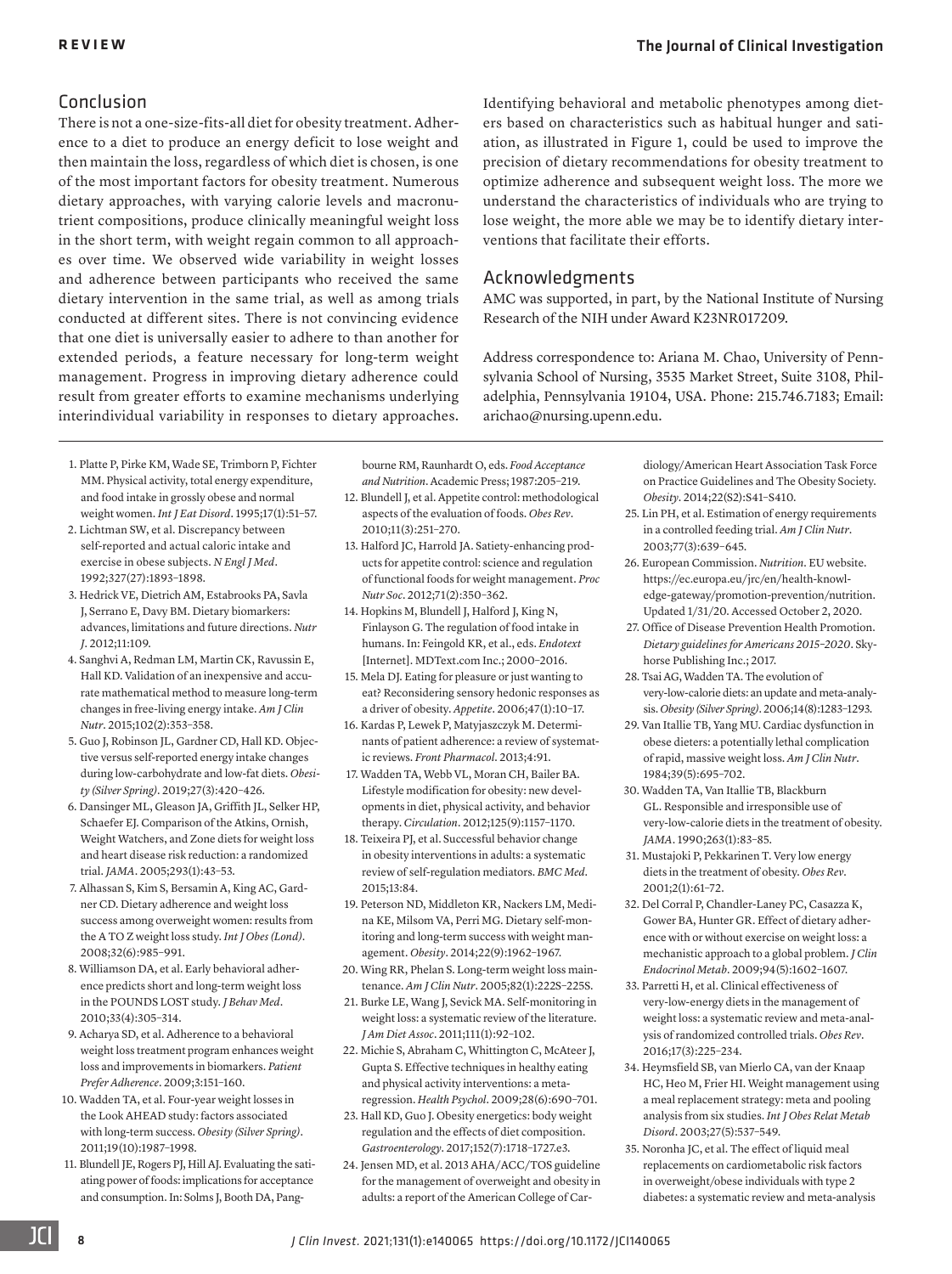[of randomized controlled trials.](https://doi.org/10.2337/dc18-2270) *Diabetes Care*. [2019;42\(5\):767–776.](https://doi.org/10.2337/dc18-2270)

- 36. World Health Organization. Obesity: preventing managing the global epidemic. WHO website. https://www.who.int/nutrition/publications/ obesity/WHO\_TRS\_894/en/. Accessed October 2, 2020.
- <span id="page-9-6"></span>37. [Jeffery RW, et al. Strengthening behavioral inter](https://doi.org/10.1037/0022-006X.61.6.1038)[ventions for weight loss: a randomized trial of](https://doi.org/10.1037/0022-006X.61.6.1038)  [food provision and monetary incentives.](https://doi.org/10.1037/0022-006X.61.6.1038) *J Consult Clin Psychol*[. 1993;61\(6\):1038–1045.](https://doi.org/10.1037/0022-006X.61.6.1038)
- <span id="page-9-7"></span>38. Wadden TA, Butryn ML, Byrne KJ. Efficacy of lifestyle modification for long-term weight control. *Obes Res*. 2004;12(suppl):151S–162S.
- <span id="page-9-8"></span>39. Wing RR, Jeffery RW. Food provision as a strategy to promote weight loss. *Obes Res*. 2001;9(suppl 4):271S–275S.
- <span id="page-9-9"></span>40. [Rolls BJ, Rolls ET, Rowe EA, Sweeney K. Sen](https://doi.org/10.1016/0031-9384(81)90310-3)[sory specific satiety in man.](https://doi.org/10.1016/0031-9384(81)90310-3) *Physiol Behav*. [1981;27\(1\):137–142.](https://doi.org/10.1016/0031-9384(81)90310-3)
- <span id="page-9-10"></span>41. [Unick JL, et al. Evaluation of early weight loss](https://doi.org/10.1002/oby.20777)  [thresholds for identifying nonresponders to an](https://doi.org/10.1002/oby.20777)  [intensive lifestyle intervention.](https://doi.org/10.1002/oby.20777) *Obesity (Silver Spring)*[. 2014;22\(7\):1608–1616.](https://doi.org/10.1002/oby.20777)
- <span id="page-9-11"></span>42. [Look AHEAD Research Group, et al. Association](https://doi.org/10.1016/S2213-8587(16)30162-0)  [of the magnitude of weight loss and physical](https://doi.org/10.1016/S2213-8587(16)30162-0)  [fitness change on long-term CVD outcomes: the](https://doi.org/10.1016/S2213-8587(16)30162-0)  look AHEAD study. *[Lancet Diabetes Endocrinol](https://doi.org/10.1016/S2213-8587(16)30162-0)*. [2016;4\(11\):913–921.](https://doi.org/10.1016/S2213-8587(16)30162-0)
- <span id="page-9-12"></span>43. [Lean ME, et al. Primary care-led weight manage](https://doi.org/10.1016/S0140-6736(17)33102-1)[ment for remission of type 2 diabetes \(DiRECT\):](https://doi.org/10.1016/S0140-6736(17)33102-1)  [an open-label, cluster-randomised trial.](https://doi.org/10.1016/S0140-6736(17)33102-1) *Lancet*. [2018;391\(10120\):541–551.](https://doi.org/10.1016/S0140-6736(17)33102-1)
- <span id="page-9-13"></span>44. [Lean MEJ, et al. Durability of a primary care-led](https://doi.org/10.1016/S2213-8587(19)30068-3)  [weight-management intervention for remission](https://doi.org/10.1016/S2213-8587(19)30068-3)  [of type 2 diabetes: 2-year results of the DiRECT](https://doi.org/10.1016/S2213-8587(19)30068-3)  [open-label, cluster-randomised trial.](https://doi.org/10.1016/S2213-8587(19)30068-3) *Lancet Diabetes Endocrinol*[. 2019;7\(5\):344–355.](https://doi.org/10.1016/S2213-8587(19)30068-3)
- <span id="page-9-0"></span>45. Headland M, Clifton PM, Carter S, Keogh JB. Weight-loss outcomes: a systematic review and meta-analysis of intermittent energy restriction trials lasting a minimum of 6 months. *Nutrients*. 2016;8(6):E354.
- <span id="page-9-1"></span>46. [Trepanowski JF, et al. Effect of alternate-day](https://doi.org/10.1001/jamainternmed.2017.0936)  [fasting on weight loss, weight maintenance, and](https://doi.org/10.1001/jamainternmed.2017.0936)  [cardioprotection among metabolically healthy](https://doi.org/10.1001/jamainternmed.2017.0936)  [obese adults: a randomized clinical trial.](https://doi.org/10.1001/jamainternmed.2017.0936) *JAMA Intern Med*[. 2017;177\(7\):930–938.](https://doi.org/10.1001/jamainternmed.2017.0936)
- <span id="page-9-2"></span>47. [Bray GA, Wadden TA. Improving long-term](https://doi.org/10.1002/oby.20964)  [weight loss maintenance: Can we do it?](https://doi.org/10.1002/oby.20964) *Obesity (Silver Spring)*[. 2015;23\(1\):2–3.](https://doi.org/10.1002/oby.20964)
- <span id="page-9-3"></span>48. [Harvie M, et al. The effect of intermittent energy](https://doi.org/10.1017/S0007114513000792)  [and carbohydrate restriction v. daily energy](https://doi.org/10.1017/S0007114513000792)  [restriction on weight loss and metabolic disease](https://doi.org/10.1017/S0007114513000792)  [risk markers in overweight women.](https://doi.org/10.1017/S0007114513000792) *Br J Nutr*. [2013;110\(8\):1534–1547.](https://doi.org/10.1017/S0007114513000792)
- <span id="page-9-4"></span>49. [Beaulieu K, et al. Matched weight loss through](https://doi.org/10.1093/jn/nxz296)  [intermittent or continuous energy restriction](https://doi.org/10.1093/jn/nxz296)  [does not lead to compensatory increases in](https://doi.org/10.1093/jn/nxz296)  [appetite and eating behavior in a randomized](https://doi.org/10.1093/jn/nxz296)  [controlled trial in women with overweight and](https://doi.org/10.1093/jn/nxz296)  obesity. *J Nutr*[. 2020;150\(3\):623–633.](https://doi.org/10.1093/jn/nxz296)
- <span id="page-9-5"></span>50. [Sundfør TM, Svendsen M, Tonstad S. Effect of](https://doi.org/10.1016/j.numecd.2018.03.009)  [intermittent versus continuous energy restriction](https://doi.org/10.1016/j.numecd.2018.03.009)  [on weight loss, maintenance and cardiometa](https://doi.org/10.1016/j.numecd.2018.03.009)[bolic risk: a randomized 1-year trial.](https://doi.org/10.1016/j.numecd.2018.03.009) *Nutr Metab Cardiovasc Dis*[. 2018;28\(7\):698–706.](https://doi.org/10.1016/j.numecd.2018.03.009)
- <span id="page-9-29"></span>51. Harvie M, Howell A. Potential benefits and

harms of intermittent energy restriction and intermittent fasting amongst obese, overweight and normal weight subjects — a narrative review of human and animal evidence. *Behav Sci (Basel)*. 2017;7(1):4.

- <span id="page-9-30"></span>52. [Ryan DH, et al. Look AHEAD \(Action for Health](https://doi.org/10.1016/S0197-2456(03)00064-3)  [in Diabetes\): design and methods for a clinical](https://doi.org/10.1016/S0197-2456(03)00064-3)  [trial of weight loss for the prevention of cardio](https://doi.org/10.1016/S0197-2456(03)00064-3)[vascular disease in type 2 diabetes.](https://doi.org/10.1016/S0197-2456(03)00064-3) *Control Clin Trials*[. 2003;24\(5\):610–628.](https://doi.org/10.1016/S0197-2456(03)00064-3)
- <span id="page-9-31"></span>53. [Diabetes Prevention Program Research Group.](https://doi.org/10.2337/diacare.25.12.2165)  [The Diabetes Prevention Program \(DPP\):](https://doi.org/10.2337/diacare.25.12.2165)  [description of lifestyle intervention.](https://doi.org/10.2337/diacare.25.12.2165) *Diabetes Care*[. 2002;25\(12\):2165–2171.](https://doi.org/10.2337/diacare.25.12.2165)
- <span id="page-9-32"></span>54. [Knowler WC, et al. Reduction in the incidence](https://doi.org/10.1056/NEJMoa012512)  [of type 2 diabetes with lifestyle intervention or](https://doi.org/10.1056/NEJMoa012512)  metformin. *N Engl J Med*[. 2002;346\(6\):393–403.](https://doi.org/10.1056/NEJMoa012512)
- 55. [West DS, Elaine Prewitt T, Bursac Z, Felix HC.](https://doi.org/10.1038/oby.2008.224)  [Weight loss of black, white, and Hispanic men](https://doi.org/10.1038/oby.2008.224)  [and women in the Diabetes Prevention Program.](https://doi.org/10.1038/oby.2008.224)  *Obesity (Silver Spring)*[. 2008;16\(6\):1413–1420.](https://doi.org/10.1038/oby.2008.224)
- <span id="page-9-33"></span>56. [Jaacks L, et al. Long-term changes in dietary](https://doi.org/10.1111/dme.12500)  [and food intake behaviour in the Diabetes Pre](https://doi.org/10.1111/dme.12500)[vention Program Outcomes Study.](https://doi.org/10.1111/dme.12500) *Diabet Med*. [2014;31\(12\):1631–1642.](https://doi.org/10.1111/dme.12500)
- <span id="page-9-14"></span>57. [Astrup A, Grunwald GK, Melanson EL, Saris WH,](https://doi.org/10.1038/sj.ijo.0801453)  [Hill JO. The role of low-fat diets in body weight](https://doi.org/10.1038/sj.ijo.0801453)  [control: a meta-analysis of ad libitum dietary](https://doi.org/10.1038/sj.ijo.0801453)  intervention studies. *[Int J Obes Relat Metab Disord](https://doi.org/10.1038/sj.ijo.0801453)*. [2000;24\(12\):1545–1552.](https://doi.org/10.1038/sj.ijo.0801453)
- <span id="page-9-15"></span>58. Astrup A. The role of dietary fat in the prevention and treatment of obesity. Efficacy and safety of low-fat diets. *Int J Obes Relat Metab Disord*. 2001;25(suppl 1):S46–S50.
- <span id="page-9-16"></span>59. Blundell JE, Burley VJ, Cotton JR, Lawton CL. Dietary fat and the control of energy intake: evaluating the effects of fat on meal size and postmeal satiety. *Am J Clin Nutr*. 1993;57(5 suppl):772S–777S.
- 60. [Stubbs RJ, Harbron CG, Murgatroyd PR, Pren](https://doi.org/10.1093/ajcn/62.2.316)[tice AM. Covert manipulation of dietary fat and](https://doi.org/10.1093/ajcn/62.2.316)  [energy density: effect on substrate flux and food](https://doi.org/10.1093/ajcn/62.2.316)  [intake in men eating ad libitum.](https://doi.org/10.1093/ajcn/62.2.316) *Am J Clin Nutr*. [1995;62\(2\):316–329.](https://doi.org/10.1093/ajcn/62.2.316)
- <span id="page-9-17"></span>61. [Rolls BJ. Dietary energy density: applying](https://doi.org/10.1111/nbu.12280)  [behavioural science to weight management.](https://doi.org/10.1111/nbu.12280) *Nutr Bull*[. 2017;42\(3\):246–253.](https://doi.org/10.1111/nbu.12280)
- <span id="page-9-18"></span>62. [Meyer-Gerspach AC, et al. Gastric and intestinal](https://doi.org/10.1016/j.physbeh.2014.02.043)  [satiation in obese and normal weight healthy](https://doi.org/10.1016/j.physbeh.2014.02.043)  people. *Physiol Behav*[. 2014;129:265–71.](https://doi.org/10.1016/j.physbeh.2014.02.043)
- 63. Stubbs RJ, Harbron CG, Prentice AM. Covert manipulation of the dietary fat to carbohydrate ratio of isoenergetically dense diets: effect on food intake in feeding men ad libitum. *Int J Obes Relat Metab Disord*. 1996;20(7):651–660.
- <span id="page-9-19"></span>64. [Rolls BJ, et al. Volume of food consumed](https://doi.org/10.1093/ajcn/67.6.1170)  [affects satiety in men.](https://doi.org/10.1093/ajcn/67.6.1170) *Am J Clin Nutr*. [1998;67\(6\):1170–1177.](https://doi.org/10.1093/ajcn/67.6.1170)
- <span id="page-9-20"></span>65. Blundell JE, MacDiarmid JI. Fat as a risk factor for overconsumption: satiation, satiety, and patterns of eating. *J Am Diet Assoc*. 1997;97(7 suppl):S63–S69.
- <span id="page-9-21"></span>66. [Churuangsuk C, Kherouf M, Combet E, Lean](https://doi.org/10.1111/obr.12744)  [M. Low-carbohydrate diets for overweight and](https://doi.org/10.1111/obr.12744)  [obesity: a systematic review of the systematic](https://doi.org/10.1111/obr.12744)  reviews. *Obes Rev*[. 2018;19\(12\):1700–1718.](https://doi.org/10.1111/obr.12744)
- <span id="page-9-22"></span>67. [Nordmann AJ, et al. Effects of low-carbohydrate vs](https://doi.org/10.1001/archinte.166.3.285)  [low-fat diets on weight loss and cardiovascular risk](https://doi.org/10.1001/archinte.166.3.285)  [factors: a meta-analysis of randomized controlled](https://doi.org/10.1001/archinte.166.3.285)

trials. *Arch Intern Med*[. 2006;166\(3\):285–293.](https://doi.org/10.1001/archinte.166.3.285)

- <span id="page-9-23"></span>68. [Hession M, Rolland C, Kulkarni U, Wise A, Broom](https://doi.org/10.1111/j.1467-789X.2008.00518.x)  [J. Systematic review of randomized controlled](https://doi.org/10.1111/j.1467-789X.2008.00518.x)  [trials of low-carbohydrate vs. low-fat/low-calorie](https://doi.org/10.1111/j.1467-789X.2008.00518.x)  [diets in the management of obesity and its comor](https://doi.org/10.1111/j.1467-789X.2008.00518.x)bidities. *Obes Rev*[. 2009;10\(1\):36–50.](https://doi.org/10.1111/j.1467-789X.2008.00518.x)
- <span id="page-9-24"></span>69. [Sackner-Bernstein J, Kanter D, Kaul S. Dietary](https://doi.org/10.1371/journal.pone.0139817)  [intervention for overweight and obese](https://doi.org/10.1371/journal.pone.0139817)  [adults: comparison of low-carbohydrate and](https://doi.org/10.1371/journal.pone.0139817)  [low-fat diets. a meta-analysis.](https://doi.org/10.1371/journal.pone.0139817) *PLoS One*. [2015;10\(10\):e0139817.](https://doi.org/10.1371/journal.pone.0139817)
- <span id="page-9-25"></span>70. [Mansoor N, Vinknes KJ, Veierød MB, Retterstøl](https://doi.org/10.1017/S0007114515004699)  [K. Effects of low-carbohydrate diets v. low-fat](https://doi.org/10.1017/S0007114515004699)  [diets on body weight and cardiovascular risk fac](https://doi.org/10.1017/S0007114515004699)[tors: a meta-analysis of randomised controlled](https://doi.org/10.1017/S0007114515004699)  trials. *Br J Nutr*[. 2016;115\(3\):466–479.](https://doi.org/10.1017/S0007114515004699)
- <span id="page-9-26"></span>71. [Foster GD, et al. A randomized trial of a](https://doi.org/10.1056/NEJMoa022207)  [low-carbohydrate diet for obesity.](https://doi.org/10.1056/NEJMoa022207) *N Engl J Med*. [2003;348\(21\):2082–2090.](https://doi.org/10.1056/NEJMoa022207)
- <span id="page-9-27"></span>72. [Gardner CD, et al. Effect of low-fat vs low-carbohy](https://doi.org/10.1001/jama.2018.0245)[drate diet on 12-month weight loss in overweight](https://doi.org/10.1001/jama.2018.0245)  [adults and the association with genotype pattern](https://doi.org/10.1001/jama.2018.0245)  [or insulin secretion: the DIETFITS randomized](https://doi.org/10.1001/jama.2018.0245)  clinical trial. *JAMA*[. 2018;319\(7\):667–679.](https://doi.org/10.1001/jama.2018.0245)
- <span id="page-9-28"></span>73. [Naude CE, Schoonees A, Senekal M, Young T,](https://doi.org/10.1371/journal.pone.0100652)  [Garner P, Volmink J. Low carbohydrate versus](https://doi.org/10.1371/journal.pone.0100652)  [isoenergetic balanced diets for reducing weight](https://doi.org/10.1371/journal.pone.0100652)  [and cardiovascular risk: a systematic review and](https://doi.org/10.1371/journal.pone.0100652)  meta-analysis. *PLoS ONE*[. 2014;9\(7\):e100652.](https://doi.org/10.1371/journal.pone.0100652)
- <span id="page-9-34"></span>74. [VanItallie TB, Nufert TH. Ketones: metabolism's](https://doi.org/10.1301/nr.2003.oct.327-341)  ugly duckling. *Nutr Rev*[. 2003;61\(10\):327–341.](https://doi.org/10.1301/nr.2003.oct.327-341)
- <span id="page-9-35"></span>75. [Feinman RD, et al. Dietary carbohydrate restric](https://doi.org/10.1016/j.nut.2014.06.011)[tion as the first approach in diabetes manage](https://doi.org/10.1016/j.nut.2014.06.011)[ment: critical review and evidence base.](https://doi.org/10.1016/j.nut.2014.06.011) *Nutrition*[. 2015;31\(1\):1–13.](https://doi.org/10.1016/j.nut.2014.06.011)
- <span id="page-9-36"></span>76. [Castellana M, et al. Efficacy and safety of very](https://doi.org/10.1007/s11154-019-09500-4)  [low calorie ketogenic diet \(VLCKD\) in patients](https://doi.org/10.1007/s11154-019-09500-4)  [with overweight and obesity: a systematic review](https://doi.org/10.1007/s11154-019-09500-4)  and meta-analysis. *[Rev Endocr Metab Disord](https://doi.org/10.1007/s11154-019-09500-4)*. [2019;\(1\):1–12.](https://doi.org/10.1007/s11154-019-09500-4)
- <span id="page-9-37"></span>77. [Bueno NB, de Melo IS, de Oliveira SL, da Rocha](https://doi.org/10.1017/S0007114513000548)  [Ataide T. Very-low-carbohydrate ketogenic](https://doi.org/10.1017/S0007114513000548)  [diet v. low-fat diet for long-term weight loss: a](https://doi.org/10.1017/S0007114513000548)  [meta-analysis of randomised controlled trials.](https://doi.org/10.1017/S0007114513000548) *Br J Nutr*[. 2013;110\(7\):1178–1187.](https://doi.org/10.1017/S0007114513000548)
- <span id="page-9-38"></span>78. [Jenkins DJ, et al. Glycemic index of foods: a phys](https://doi.org/10.1093/ajcn/34.3.362)[iological basis for carbohydrate exchange.](https://doi.org/10.1093/ajcn/34.3.362) *Am J Clin Nutr*[. 1981;34\(3\):362–366.](https://doi.org/10.1093/ajcn/34.3.362)
- <span id="page-9-39"></span>79. [Zafar M, et al. Low glycaemic index diets as an](https://doi.org/10.1111/obr.12791)  [intervention for obesity: a systematic review and](https://doi.org/10.1111/obr.12791)  meta-analysis. *Obes Rev*[. 2019;20\(2\):290–315.](https://doi.org/10.1111/obr.12791)
- <span id="page-9-40"></span>80. [Schwingshackl L, Hoffmann G. Long-term](https://doi.org/10.1016/j.numecd.2013.04.008)  [effects of low glycemic index/load vs. high gly](https://doi.org/10.1016/j.numecd.2013.04.008)[cemic index/load diets on parameters of obesity](https://doi.org/10.1016/j.numecd.2013.04.008)  [and obesity-associated risks: a systematic review](https://doi.org/10.1016/j.numecd.2013.04.008)  and meta-analysis. *[Nutr Metab Cardiovasc Dis](https://doi.org/10.1016/j.numecd.2013.04.008)*. [2013;23\(8\):699–706.](https://doi.org/10.1016/j.numecd.2013.04.008)
- <span id="page-9-41"></span>81. [Zafar MI, et al. Low-glycemic index diets as](https://doi.org/10.1093/ajcn/nqz149)  [an intervention for diabetes: a systematic](https://doi.org/10.1093/ajcn/nqz149)  [review and meta-analysis.](https://doi.org/10.1093/ajcn/nqz149) *Am J Clin Nutr*. [2019;110\(4\):891–902.](https://doi.org/10.1093/ajcn/nqz149)
- <span id="page-9-42"></span>82. [Ludwig DS, Ebbeling CB. The carbohydrate-insu](https://doi.org/10.1001/jamainternmed.2018.2933)[lin model of obesity: beyond "calories in, calories](https://doi.org/10.1001/jamainternmed.2018.2933)  out". *JAMA Intern Med*[. 2018;178\(8\):1098–1103.](https://doi.org/10.1001/jamainternmed.2018.2933)
- 83. [Jenkins DJ, et al. Metabolic effects of a](https://doi.org/10.1093/ajcn/46.6.968)  [low-glycemic-index diet.](https://doi.org/10.1093/ajcn/46.6.968) *Am J Clin Nutr*. [1987;46\(6\):968–975.](https://doi.org/10.1093/ajcn/46.6.968)
- <span id="page-9-43"></span>84. [Ludwig DS. The glycemic index: physiolog-](https://doi.org/10.1001/jama.287.18.2414)